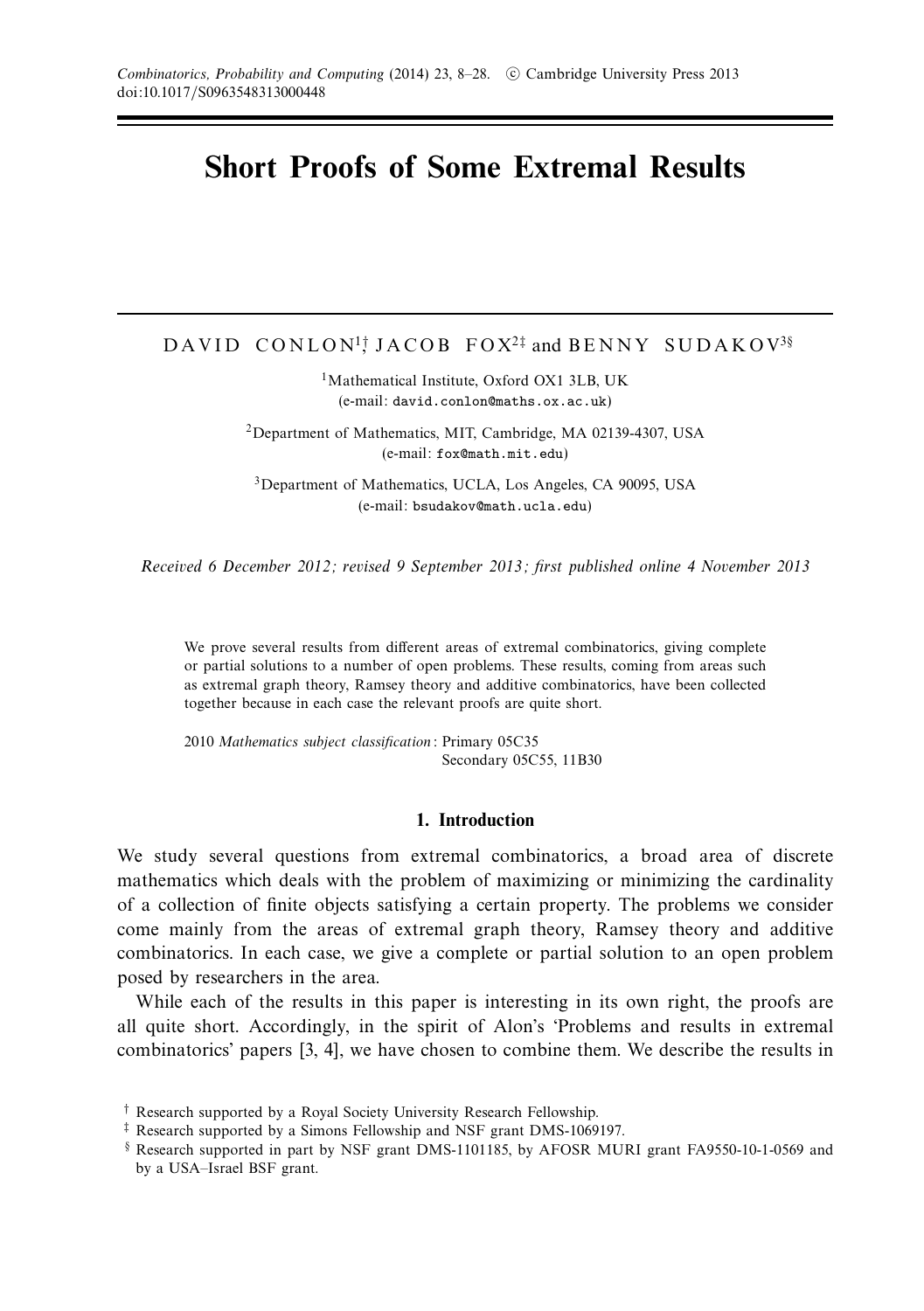brief below. For full details on each topic we refer the reader to the relevant section, each of which is self-contained and may be read separately from all the others.

In Section 2 we improve a result of Alon [3] on the size of the largest induced forest in a bipartite graph of given average degree. In Section 3, we prove a conjecture of Balister, Lehel and Schelp [7] on Ramsey saturated graphs. We study the relationship between degeneracy and online Ramsey games in Section 4, addressing a question raised by Grytczuk, Haluszczak and Kierstead [26]. In Section 5, we improve a recent result of Dudek and Mubayi [17] on generalized Ramsey numbers for hypergraphs. We prove a conjecture of Cavers and Verstraëte  $[11]$  in Section 6 by showing that any graph on  $n$ vertices whose complement has  $o(n^2)$  edges has a clique partition using  $o(n^2)$  cliques. In Section 7, we improve a result of Hegyvári [29] on the size of the largest Hilbert cube that may be found in a dense subset of the integers.

All logarithms are base 2 unless otherwise stated. For the sake of clarity of presentation, we systematically omit floor and ceiling signs whenever they are not crucial. We also do not make any serious attempt to optimize absolute constants in our statements and proofs.

## **2. Induced forests in sparse bipartite graphs**

Every bipartite graph trivially has an independent set with at least half of its vertices. Under what conditions can we find a considerably larger sparse set? A *forest* is a graph without cycles. Akiyama and Watanabe [1] and, independently, Albertson and Haas [2] conjectured that every planar bipartite graph on *n* vertices contains an induced forest on at least 5*n/*8 vertices. Motivated by this conjecture, Alon [3] considered induced forests in sparse bipartite graphs, showing that every bipartite graph on *n* vertices with average degree at most  $d \ge 1$  contains an induced forest on at least  $(\frac{1}{2} + e^{-bd^2})n$  vertices, for some absolute constant  $b > 0$ . On the other hand, there exist bipartite graphs on *n* vertices with average degree at most  $d \ge 1$  that contain no induced forest on at least  $(\frac{1}{2} + e^{-b/\sqrt{d}})n$ vertices. Alon remarks that it would be interesting to close the gap between the lower and upper bounds for this problem. We improve the lower bound here to  $(\frac{1}{2} + d^{-bd})n$  for  $d \geqslant 2$ .

In particular, since the average degree of any planar bipartite graph is less than 4, there is an absolute positive constant  $\epsilon$  such that every planar bipartite graph on *n* vertices contains an induced forest on at least  $(1/2 + \epsilon)n$  edges. This gives some non-trivial result on the question raised in  $[1, 2]$ . More recently, it was shown in  $[32]$  (see also  $[41]$ ) that every triangle-free (and hence every bipartite) planar graph on *n* vertices contains an induced forest on at least 71*n/*128 vertices.

As in Alon's proof, we show that every sparse bipartite graph contains a large induced subgraph whose connected components are stars.

**Theorem 2.1.** Let *d* be a positive integer. Every bipartite graph *G* on *n* vertices with average degree at most *d* contains an induced subgraph on at least  $(\frac{1}{2} + \delta)n$  vertices with  $\delta = (2^7 d^2)^{-4d}$  whose connected components are stars.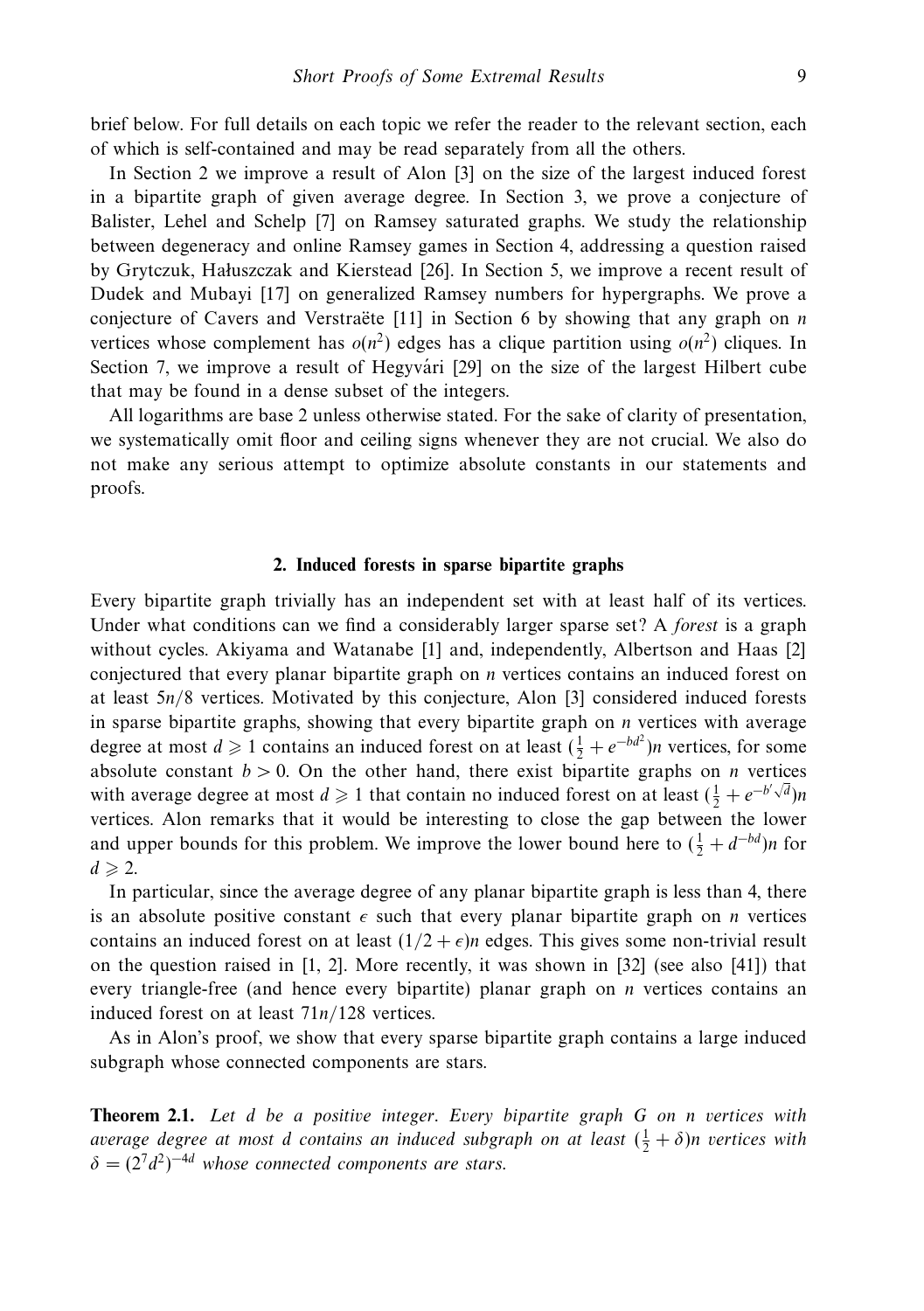**Proof.** Suppose, for contradiction, that the theorem is false. Let *X* and *Y* denote a bipartition of *G* into independent sets with  $|X| \leq |Y|$ . We may assume  $\frac{1}{2}n \leq |Y|$  $(\frac{1}{2} + \delta)n$ , as *Y* is an independent set and hence induces a star-forest. We have  $|X| \geq$  $(1/2 - \delta)n \geqslant n/4.$ 

We will construct a sequence  $Y_0 \subset Y_1 \subset \ldots \subset Y_{4d}$  of nested subsets of *Y*. Let  $Y_0 = \emptyset$ . Once  $Y_{i-1}$  has been defined, let  $\delta_i = \delta + |Y_{i-1}|/n$ ,  $d_i = 1/(2^7 d\delta_i)$  and  $Y_i$  consist of those vertices in *Y* with degree at least  $d_i$ . Note that  $\delta_i$  increases,  $d_i$  decreases and  $Y_i$  grows as *i* increases. As *G* has at most  $dn/2$  edges and every vertex in  $Y_i$  has degree at least  $d_i$ , we have  $|Y_i|d_i \leq d\eta/2$  and hence  $|Y_i|/n \leq d/(2d_i)$ . We therefore have  $\delta_1 = \delta$  and

$$
\delta_{i+1} \leq \delta + d/(2d_i) = \delta + (d/2)(2^7 d \delta_i) = \delta + 2^6 d^2 \delta_i \leq 2^7 d^2 \delta_i.
$$

Hence, for  $i \ge 1$ , by induction on *i* we have  $\delta_i \le (2^7 d^2)^{i-1} \delta$  and  $d_i \ge 1/((2^7 d^2)^i \delta)$ .

Let  $e_i$  denote the number of edges containing a vertex in  $Y_i \setminus Y_{i-1}$ . In the claim below we will prove that  $e_i > n/8$  for all  $i \ge 1$ . This will complete the proof by contradiction, as then the number of edges of *G* is at most *dn/*2 and at least

$$
\sum_{i=1}^{4d} e_i > 4d \cdot n/8 = dn/2.
$$

**Claim 2.2.** For  $i \ge 1$ ,  $e_i > n/8$ .

Indeed, suppose  $e_i \le n/8$ . Let  $X_i \subset X$  consist of those vertices not adjacent to any vertex in  $Y_i \setminus Y_{i-1}$ . We have  $|X_i| \geq |X| - e_i \geq n/8$ . Let  $X'_i \subset X_i$  consist of those vertices of degree at most 8*d*. We have  $|X'_i| \ge |X_i|/2 \ge n/16$  as otherwise  $e(G) > |X_i \setminus X'_i|8d >$  $(n/16)8d = dn/2$ , a contradiction. Pick out vertices  $x_1, \ldots, x_t$  from  $X'_i$  greedily as follows. We pick  $x_j$  arbitrarily from the remaining vertices, and delete from  $X'_i$  all vertices which share a neighbour with  $x_j$  not in  $Y_{i-1}$ . Note that  $x_j$  has degree at most 8*d* and all its neighbours not in  $Y_{i-1}$  are also not in  $Y_i$  (by the definition of  $X_i$ ) and so have degree less than  $d_i \geq 1$ . Hence, there are at most  $8d(d_i - 1)$  vertices in  $X'_i$  which share a neighbour with  $x_j$  not in  $Y_{i-1}$ . We get  $t \ge |X_i'|/(8dd_i) \ge n/(2^7dd_i) = \delta_i n$  and the induced subgraph of *G* with vertex set  $\{x_1, \ldots, x_t\} \cup (Y \setminus Y_{i-1})$  is a star-forest with at least  $\delta_i n + |Y| - |Y_{i-1}| = \delta n + |Y| \geq (\frac{1}{2} + \delta)n$  vertices, a contradiction. This verifies the claim and completes the proof of the theorem.  $\Box$ 

A much better bound may be proved for regular graphs. Indeed, it is shown in [6] that every *d*-regular bipartite graph on *n* vertices contains an induced forest with at least  $(\frac{1}{2} + \frac{1}{2(d-1)^2})n$  vertices. Moreover, this result is sharp in its dependence on *d*. It seems to us that the bound given in Theorem 2.1 should also be close to best possible. It would, for example, be very interesting to improve Alon's upper bound to show that there exist bipartite graphs on *n* vertices with average degree at most  $d \geq 1$  that contain no induced forest on at least  $(\frac{1}{2} + e^{-b'd})n$  vertices.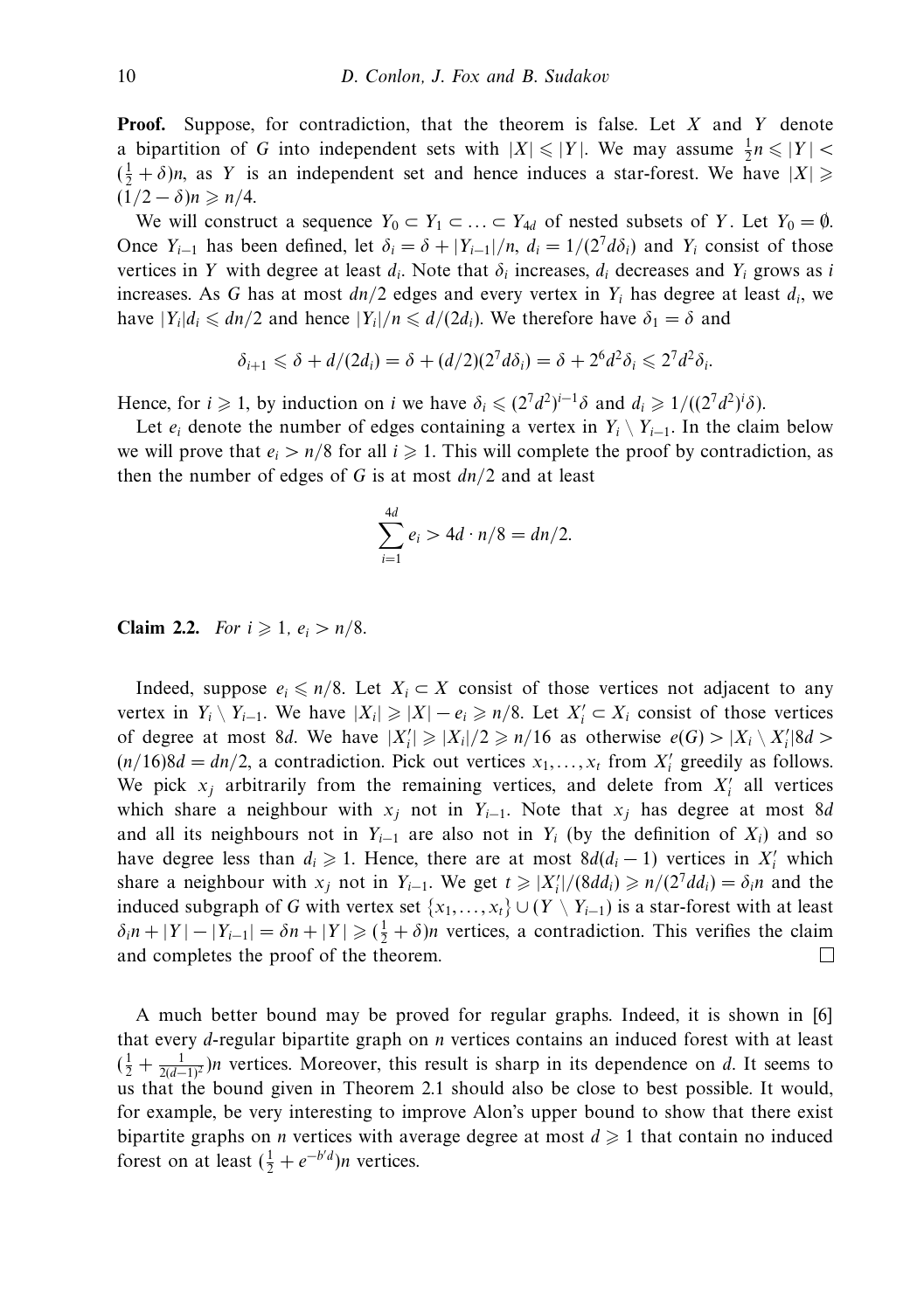#### **3. Ramsey saturated graphs**

The Ramsey number  $r(G)$  of a graph G is the smallest natural number N such that every two-colouring of the edges of the complete graph  $K_N$  contains a monochromatic copy of *G*. The fact that these numbers exist was first proved by Ramsey [40].

Following Balister, Lehel and Schelp [7], we say that a graph *G* on *n* vertices is Ramsey unsaturated if there exists an edge  $e \in E(K_n) \backslash E(G)$  such that  $r(G + e) = r(G)$ . However, if  $r(G + e) > r(G)$  for all edges  $e \in E(K_n) \backslash E(G)$ , we say that *G* is *Ramsey saturated.* 

There are many open questions about Ramsey saturated and unsaturated graphs. For example, it is not even known whether  $K_n - e$  is saturated, that is, whether  $r(K_n)$  $r(K_n - e)$ , for any  $n \ge 7$ , though Balister, Lehel and Schelp conjecture that this should be the case.

One result proved by Balister, Lehel and Schelp [7] is that there are at least  $\lfloor (n-2)/2 \rfloor$ non-isomorphic Ramsey saturated graphs on *n* vertices. Moreover, they conjectured that there should exist  $c > 0$  and  $\epsilon > 0$  for which there are at least  $cn^{1+\epsilon}$  non-isomorphic Ramsey saturated graphs on *n* vertices. Here we prove this conjecture in a strong form, as follows.

**Theorem 3.1.** There exists  $c > 0$  such that there are at least  $2^{cn^2}$  non-isomorphic Ramsey saturated graphs on *n* vertices.

The proof of this theorem is a straightforward combination of two results from graph Ramsey theory. The first is a standard lower bound for the Ramsey number of a graph with *n* vertices and *m* edges which follows from the probabilistic method.

**Lemma 3.2.** For any graph *G* with *n* vertices and *m* edges, the Ramsey number *r*(*G*) satisfies

 $r(G) > 2^{\frac{m}{n}-1}$ .

**Proof.** Let  $N = 2^{\frac{m}{n}-1}$  and colour the edges of  $K_N$  at random, each edge being red or blue with probability  $\frac{1}{2}$ . Let *X* be the random variable counting the number of monochromatic copies of *G*. Then

$$
\mathbb{E}[X] \leq 2^{1-m}N^n = 2^{1-m}(2^{\frac{m}{n}-1})^n = 2^{1-n} < 1.
$$

It follows that there must be some colouring of  $K_N$  which does not contain a monochromatic copy of *G*. П

The second lemma we require is an upper bound for the Ramsey number of graphs with *n* vertices and *m* edges. The following result [13, 23] is sufficient for our purposes, though other results [15, 46] could also be used instead.

**Lemma 3.3.** For any bipartite graph *G* with *n* vertices and maximum degree Δ, the Ramsey number *r*(*G*) satisfies

$$
r(G) \leqslant \Delta 2^{\Delta+5} n.
$$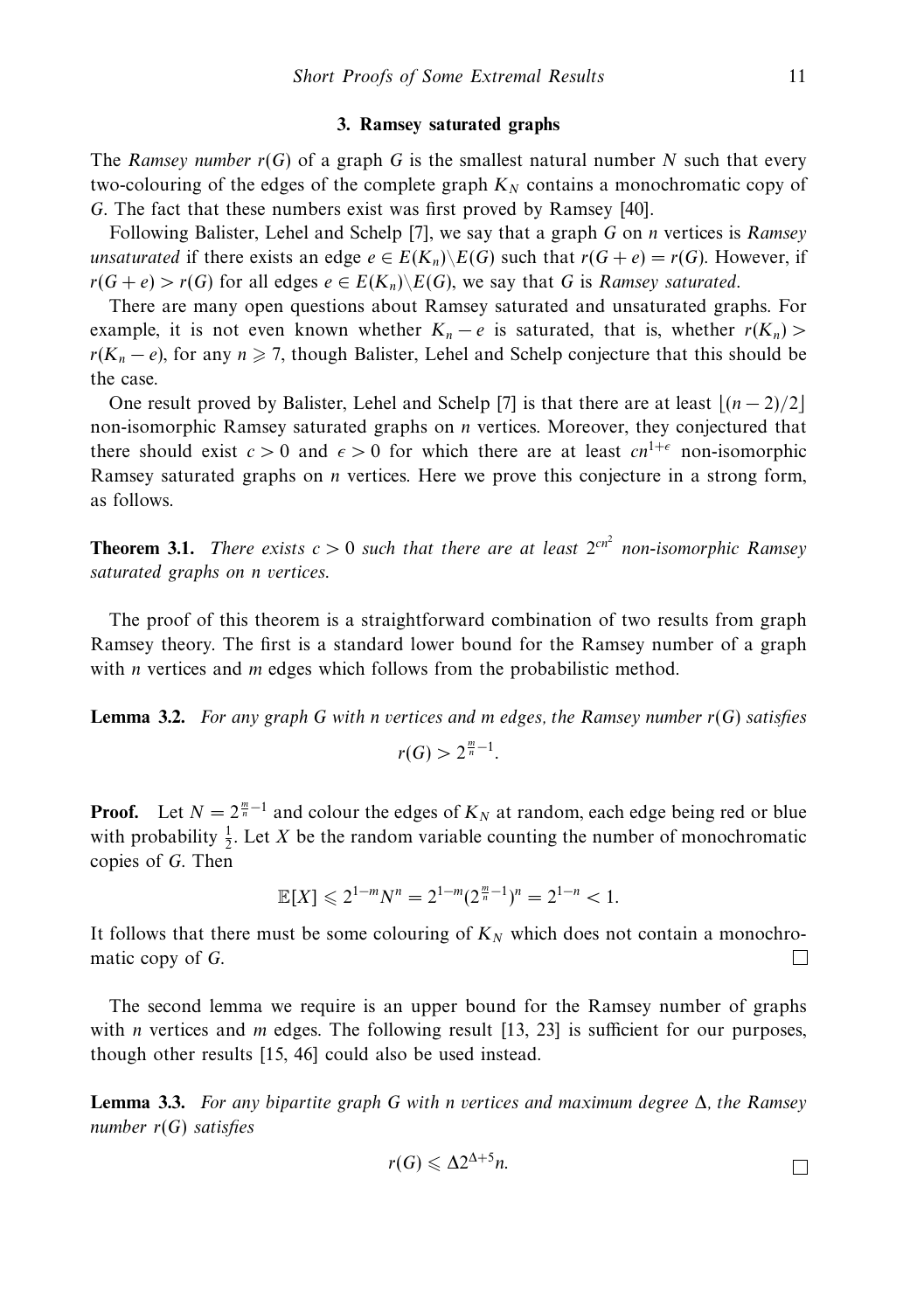**Proof of Theorem 3.1.** We will show, for *n* sufficiently large, that there are at least  $2^{n^2/80}$ non-isomorphic Ramsey saturated graphs. Consider a random labelled bipartite graph *G*<sup>1</sup> between two sets *A* and *B*, each of size  $n/2$ , containing  $\frac{1}{5}(\frac{n}{2})^2 = \frac{n^2}{20}$  edges. By a standard large deviation inequality for the hypergeometric distribution, for *n* sufficiently large, *G*<sup>1</sup> has maximum degree at most *n/*8 (and positive minimum degree) with probability at least 1/2. That is, the number of such graphs is at least  $\frac{1}{2} {n^2/4 \choose n^2/20}$ . For any such graph, Lemma 3.3 tells us that

$$
r(G_1)\leqslant 2^{\frac{n}{8}+2}n^2\leqslant 2^{\frac{n}{6}}
$$

for *n* sufficiently large. On the other hand, by Lemma 3.2, any graph  $G_2$  on  $A \cup B$  with  $m = \frac{n^2}{5}$  edges satisfies

$$
r(G_2) > 2^{\frac{n}{5}-1} > 2^{\frac{n}{6}}.
$$

It follows that for any  $G_1$  for which  $r(G_1) \leq 2^{\frac{n}{6}}$  there is a graph *G* with at most  $\frac{n^2}{5}$ edges such that  $G_1 \subseteq G$  and *G* is Ramsey saturated. Otherwise, starting from  $G_1$  and adding edges which do not increase the Ramsey number one by one, we could find a sequence of graphs  $G_1 \subset G_1 \cup \{e\} \subset \cdots \subset G_2$  up to a graph  $G_2$  with  $\frac{n^2}{5}$  edges such that  $r(G_1) = r(G_1 \cup \{e\}) = \cdots = r(G_2)$ , contradicting our estimate for the Ramsey number of graphs  $G_2$  with  $\frac{n^2}{5}$  edges.

Since any graph *G* with at most  $\frac{n^2}{5}$  edges contains at most  $\binom{n^2}{5}$  labelled subgraphs of size  $n^2/20$ , we see that the number of labelled Ramsey saturated graphs is at least

$$
\frac{\frac{1}{2} {n^2/20 \choose n^2/20}}{ {n^2/5 \choose n^2/20}} = \frac{1}{2} \frac{\frac{n^2}{4} (\frac{n^2}{4} - 1) \cdots (\frac{n^2}{4} - \frac{n^2}{20} + 1)}{\frac{n^2}{5} (\frac{n^2}{5} - 1) \cdots (\frac{n^2}{5} - \frac{n^2}{20} + 1)}
$$
  
\n
$$
\geq \frac{1}{2} (\frac{5}{4})^{n^2/20} \geq 2^{n^2/70},
$$

for *n* sufficiently large. Dividing through by *n*! tells us that the number of non-isomorphic Ramsey saturated graphs is, again for *n* sufficiently large, at least  $2^{n^2/80}$ , as required.  $\Box$ 

We note that this proof easily extends to more than two colours by using the appropriate analogues of Lemmas 3.2 and 3.3. We omit the details.

Balister, Lehel and Schelp [7] also conjecture that almost all graphs should be Ramsey unsaturated. While they prove that this is the case for paths and cycles of length at least five (a result which was recently extended by Skokan and Stein [43]), we feel that the truth probably lies in the other direction, that is, that almost all graphs should be Ramsey saturated. However, it would still be very interesting to find further classes of Ramsey unsaturated graphs.

## **4. Degeneracy and online Ramsey theory**

Online Ramsey games were first introduced by Beck [8] and, independently, by Friedgut, Kohayakawa, Rödl, Ruciński and Tetali [24] (see also [35]). There are two players, Builder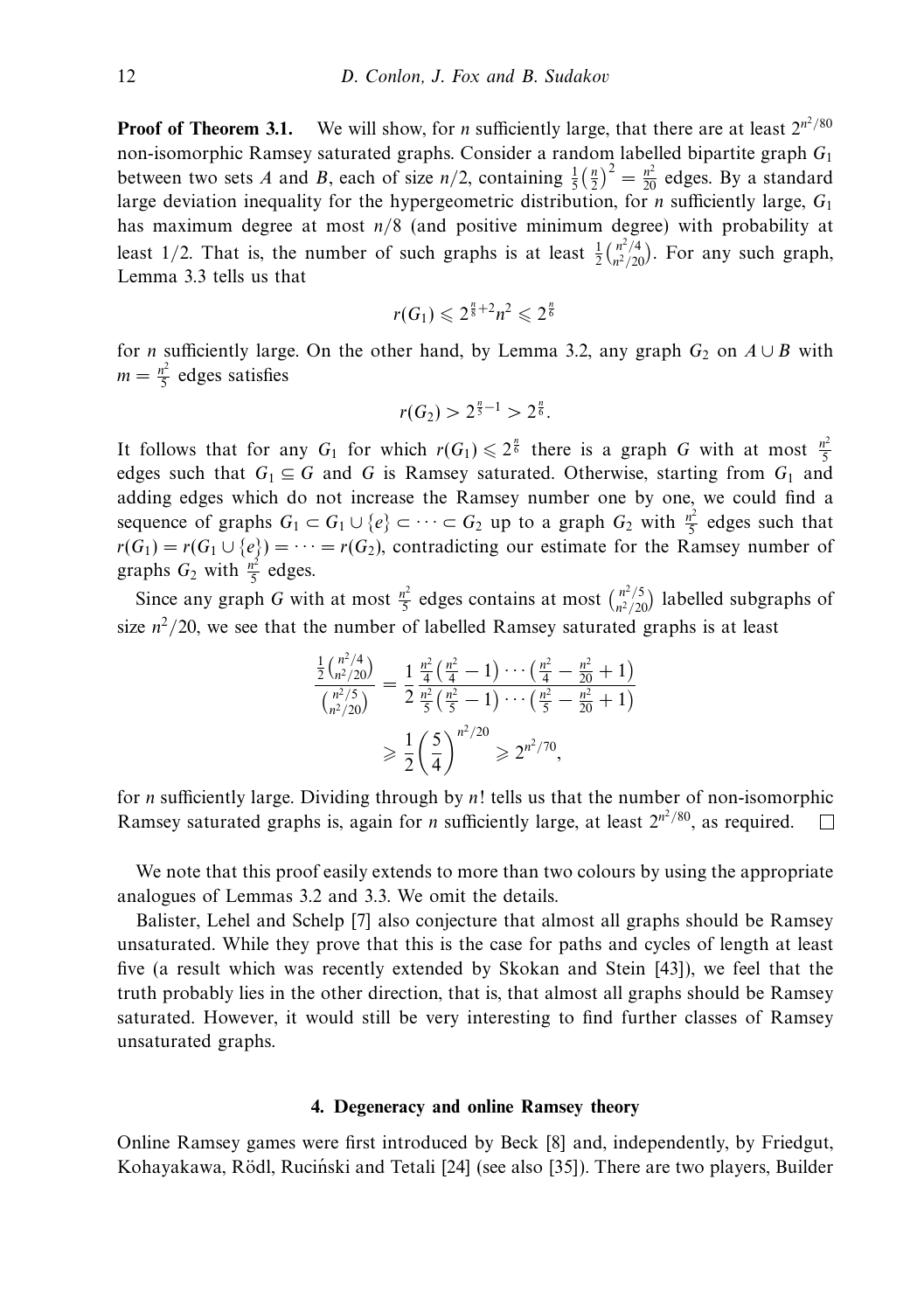and Painter, playing on a board consisting of an infinite, independent set of vertices. At each step, Builder exposes an edge and, as each edge appears, Painter decides whether to colour it red or blue. Builder's aim is to force Painter to draw a monochromatic copy of a fixed graph *G*.

These games have been studied from multiple perspectives. One variant asks for the least number of edges ˜*r*(*G*) which Builder needs to force Painter to draw a monochromatic *G* (see [14] and its references). Another asks how long the game lasts if the game is played on a board with *n* vertices and Builder chooses the edges at random (see [36, 37] and their references).

We will consider another variant, first introduced by Grytczuk, Haluszczak and Kierstead [26]. Suppose that we have a positive integer-valued increasing graph parameter such as chromatic number, degeneracy, treewidth, thickness or genus. The question asked in [26] is whether, for each of these properties, there exists a function  $f : \mathbb{N} \to \mathbb{N}$  such that Builder can force Painter to draw a monochromatic copy of any graph *G* with parameter *k* while himself only drawing graphs with parameter *f*(*k*). To give a concrete example, it was proved in [26] (and extended in [31] to any number of colours) that Builder may force Painter to draw a monochromatic copy of any graph *G* with chromatic number *k* while only drawing graphs of chromatic number *k* himself.

Here we prove a similar result where the chosen parameter is degeneracy, partially addressing one of the questions raised by Grytczuk, Haluszczak and Kierstead [26]. A graph is *d*-degenerate if every subgraph of it has a vertex of degree at most *d*. Equivalently, a graph *G* is *d*-degenerate if there is an ordering of the vertices of *G*, say  $u_1, u_2, \ldots, u_n$ , such that for each  $1 \leq i \leq n$  the vertex  $u_i$  has at most *d* neighbours  $u_i$  with  $i < i$ . The degeneracy of *G* is the smallest *d* for which *G* is *d*-degenerate. We will consider the *q*-colour online Ramsey game, where Painter has a choice of *q* colours at each step, proving the following result.

**Theorem 4.1.** In the *q*-colour online Ramsey game, Builder may force Painter to draw a monochromatic copy of any *d*-degenerate graph while only drawing a (*qd* − (*q* − 1)) degenerate graph.

We note that the  $d = 1$  case of this theorem was already proved by Grytczuk, Haluszczak and Kierstead [26]. Since 1-degenerate graphs are forests, the theorem in this case states that, for any fixed number of colours, Painter may force Builder to create a monochromatic copy of any forest while only building a forest. To prove Theorem 4.1 in the general case, we will need to use the hypergraph version of Ramsey's theorem [21, 40].

**Lemma 4.2.** For all natural numbers  $k, \ell$  and  $q$  with  $\ell \geq k$ , there exists an integer *n* such that if the edges of the complete *k*-uniform hypergraph on *n* vertices are *q*-coloured, then there is a monochromatic copy of  $K_{\ell}^{(k)}$ .  $\Box$ 

The smallest such number *n* is known as the *Ramsey number*  $r_k(\ell; q)$ .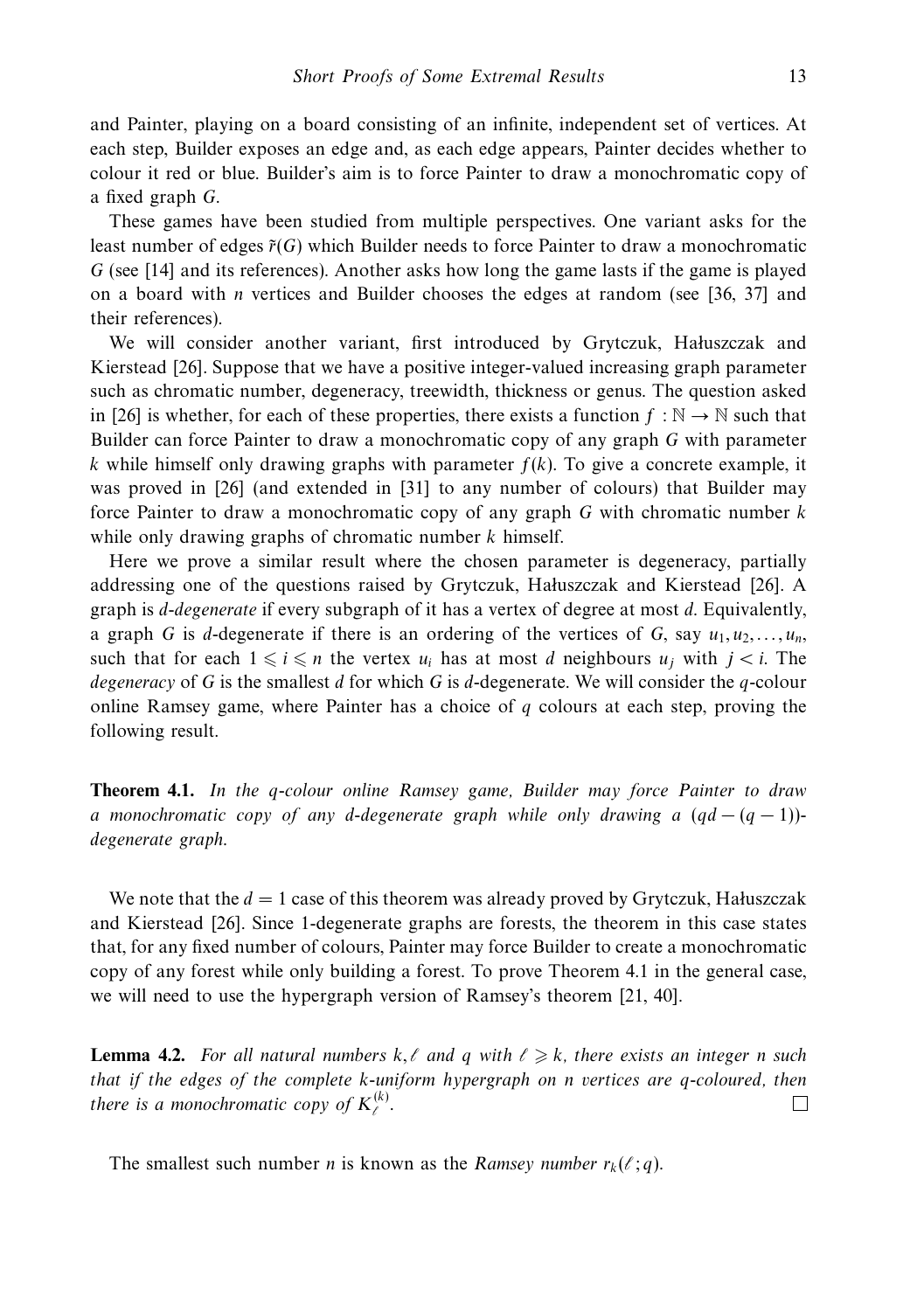**Proof of Theorem 4.1.** Suppose that *G* is a *d*-degenerate graph with *n* vertices. We will show that while only drawing a  $(qd - (q - 1))$ -degenerate graph it is possible for Builder to force Painter to construct a sequence of subsets  $V_0 \supset V_1 \supset \cdots \supset V_t$  and a sequence of colours  $C_1, \ldots, C_t$ , where  $t = q(n-1) - (q-1)$ , such that  $|V_t| \ge d$  and the following holds. For every *d*-set *D* in  $V_i$  there is a vertex  $v_D$  in  $V_{i-1}$  such that every vertex  $w \in D$ is connected to  $v<sub>D</sub>$  in colour  $C<sub>i</sub>$ . By the choice of  $t$ , the pigeonhole principle implies that there is a subsequence  $V_0 = V_{i_0} \supset V_{i_1} \supset \cdots \supset V_{i_{n-1}}$  such that  $C_{i_1} = \cdots = C_{i_{n-1}}$ . Without loss of generality, we may assume that this colour is red.

It is straightforward to show that the constructed graph contains a red copy of *G*. Let  $u_1, \ldots, u_n$  be a *d*-degenerate ordering of the vertices of *G*, that is, such that  $u_i$  has at most *d* neighbours  $u_i$  with  $j < i$ . We will construct an embedding  $f : V(G) \to V$  of the vertices of *G* into the red graph constructed above by induction, embedding the vertex *up* into the set  $V_{i_{n-p}}$ . We begin by mapping  $u_1$  to any vertex in  $V_{i_{n-1}}$ . Suppose now that  $u_1, \ldots, u_p$  have been embedded and we wish to embed  $u_{p+1}$ . We know that  $u_{p+1}$  has  $f \le d$  neighbours  $u_{a_1}, \ldots, u_{a_f}$  with  $a_j \leq p$ . Since the images of each of these vertices under the embedding lie in  $V_{i_{n-p}}$ , we see, by taking

$$
D=\{f(u_{a_1}),\ldots,f(u_{a_f})\},\
$$

that there is a vertex  $w \in V_{i_{n-(p+1)}}$  such that the edge between *w* and  $f(u_{a_i})$  is red for all  $1 \leq j \leq f$ . Taking  $f(u_{p+1}) = w$  completes the induction.

It remains to construct the subsets  $V_0 \supset V_1 \supset \cdots \supset V_t$ . Let  $n_t = d$  and for each  $1 \leq i \leq t$ let

$$
m_{t-i} = r_s(qd(n_{t-i+1}+1);q^s)
$$
 and  $n_{t-i} = m_{t-i} + {m_{t-i} \choose s}$ ,

where  $s = qd - (q - 1)$ . We begin by taking an independent set of size  $n_0$  for  $V_0$ . Suppose now that Builder has forced Painter to construct  $V_0 \supset V_1 \supset \cdots \supset V_{i-1}$  and that  $V_{i-1}$  is an independent set of size *ni*−1. We will show how Builder may force Painter to construct an independent set  $V_i \subset V_{i-1}$  of size  $n_i$  such that for every *d*-set *D* in  $V_i$  there is a vertex  $v_p$ in  $V_{i-1}\setminus V_i$  such that every vertex  $w ∈ D$  is connected to  $v_D$  in a fixed colour  $C_i$ .

Suppose, therefore, that  $V_{i-1}$  is an independent set of size  $n_{i-1}$ . By the choice of  $n_{i-1}$ , we may partition  $V_{i-1}$  into two pieces  $W_i$  and  $V_{i-1}\setminus W_i$  of sizes  $m_{i-1}$  and  $\binom{m_{i-1}}{s}$ , respectively. For each *s*-set *S* in  $W_i$ , Builder now chooses a unique vertex  $v_s$  in  $V_{i-1}\W_i$  (which is possible by the choice of size for  $V_{i-1}\setminus W_i$  and joins every  $w \in S$  to  $v_S$ . Moreover,  $v_S$  will have no other neighbours in  $V_{i-1}$ . Note that  $W_i$  is an independent set and every vertex in *V<sub>i−1</sub>*  $\setminus W_i$  has degree exactly *s* = *qd* − (*q* − 1).

We now consider the complete *s*-uniform hypergraph on *Wi*. Suppose that the vertices of  $W_i$  have been ordered. For any edge  $e = \{w_1, \ldots, w_s\}$  of this graph with  $w_1 < \cdots < w_s$ , we assign it the colour  $(\chi(w_1v_e),..., \chi(w_sv_e))$ , where  $v_e$  is the unique vertex in  $V_{i-1}\backslash W_i$  joined to each of  $w_1, \ldots, w_s$  and  $\chi(w_i v_e)$  is the colour assigned by Painter to the edge between  $w_i$ and *ve*. This gives a *q<sup>s</sup>* -colouring of the edges of the complete *s*-uniform hypergraph on *W<sub>i</sub>*. By the choice of *m<sub>i−1</sub>*, this set must contain a monochromatic complete subgraph of order  $qd(n_i + 1)$ ; we call its vertex set  $M_i$ .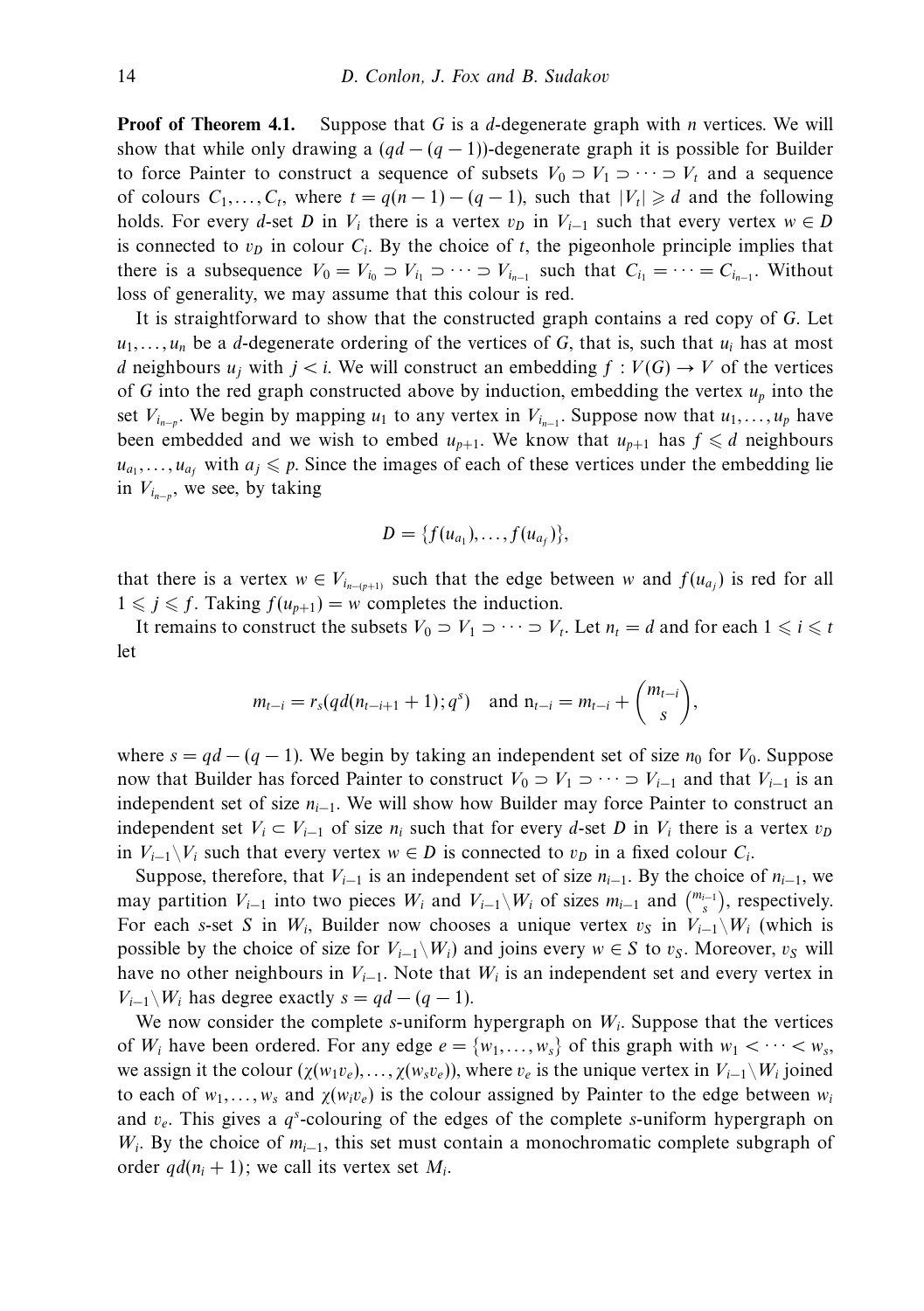For any edge  $e = \{w_1, \ldots, w_s\}$  in  $M_i$  with  $w_1 < \cdots < w_s$ , we know that  $\chi(w_i v_e) = \chi_i$  for a fixed sequence of colours  $\chi_1, \ldots, \chi_s$ . By the choice of *s*, we know that there must be a colour  $C_i$  and a set of indices  $j_1, \ldots, j_d$  such that  $\chi(w_{i_k} v_e) = C_i$  for all edges *e* and all  $1 \le k \le d$ . Suppose now that the vertices in  $M_i$  are  $w'_1 < \cdots < w'_\ell$ , where  $\ell = qd(n_i + 1)$ . Consider the subset of  $M_i$  containing the vertices  $w'_{qd}, w'_{2qd}, w'_{3qd}, \ldots, w'_{n_iqd}$ . Then, for any  $1 \le a_1 < \cdots < a_d \le n_i$ , there exists an edge  $e = \{w_1, \ldots, w_s\}$  of the complete *s*-uniform hypergraph on  $M_i$  such that  $w_{j_k} = w'_{a_k q d}$ . This follows since the vertices in the subsequence are a distance *qd* apart and we may place up to  $qd-1 \geq s$  dummy vertices between any pair (and before and after the first and the last terms in the sequence). Therefore,  $\chi(w'_{a_kq d}v_e) = C_i$  for all  $1 \le k \le d$ . The set  $V_i = \{w'_{qd}, w'_{2qd}, w'_{3qd}, \ldots, w'_{n_iq d}\}$  has the required property that for every *d*-set *D* in  $V_i$  there is a vertex  $v_D$  in  $V_{i-1}\setminus V_i$  such that every vertex  $w \in D$  is connected to  $v_D$  in colour  $C_i$ .

To show that the graph constructed by Builder has a  $(qd - (q - 1))$ -degenerate ordering, we note that each vertex in  $V_{i-1}\backslash W_i$  has no neighbours in  $V_{i-1}\backslash W_i$  and degree  $qd - (q - 1)$ in  $W_i$ . Moreover, there are no edges between  $V_i$  and  $W_i\backslash V_i$ . If, therefore, we choose our ordering so that for all  $i = 1, 2, \ldots, t$ , the set of vertices in  $V_i$  comes before those in  $W_i\backslash V_i$  and the set of vertices in  $W_i\backslash V_i$  comes before those in  $V_{i-1}\backslash W_i$ , we will have an *s*-degenerate ordering. This completes the proof. П

In the other direction, it is obvious that Painter must draw a graph with degeneracy at least *d*. For *d* = 1, a matching upper bound is given by Theorem 4.1 and was first proved in [26]. It would be interesting to decide whether this simple lower bound is always sharp. It would also be interesting to know whether a similar theorem holds when degeneracy is replaced by maximum degree. This question, first studied in [10], appears difficult.

#### **5. Generalized Ramsey numbers for hypergraphs**

Given natural numbers *s* and *t* with  $s < t$ , the Erdős–Rogers function  $f_{s,t}(n)$  is defined as the size of the largest  $K_s$ -free subset that may be found in any  $K_t$ -free graph on *n* vertices. This function generalizes the usual Ramsey function, since determining  $f_{2(*n*) is$ the problem of determining the size of the largest independent set which is guaranteed in any  $K_t$ -free graph on *n* vertices.

Since its introduction [20, 22] and particularly in recent years [5, 19, 33, 34, 44, 45], this function has been studied quite intensively. Much of this work has focused on the case where  $t = s + 1$ , culminating in the result [17, 18, 53] that there are constants  $c_1$  and  $c_2$ depending only on *s* such that

$$
c_1 \left( \frac{n \log n}{\log \log n} \right)^{1/2} \leqslant f_{s,s+1}(n) \leqslant c_2 n^{1/2} (\log n)^{4s^2}.
$$

The analogous function for hypergraphs was recently studied by Dudek and Mubayi [17]. For  $s < t$ , let  $f_{s,t}^{(k)}(n)$  be given by

$$
f_{s,t}^{(k)}(n) = \min\{\max\{|W| : W \subseteq V(G) \text{ and } \mathcal{G}[W] \text{ contains no } K_s^{(k)}\}\},\
$$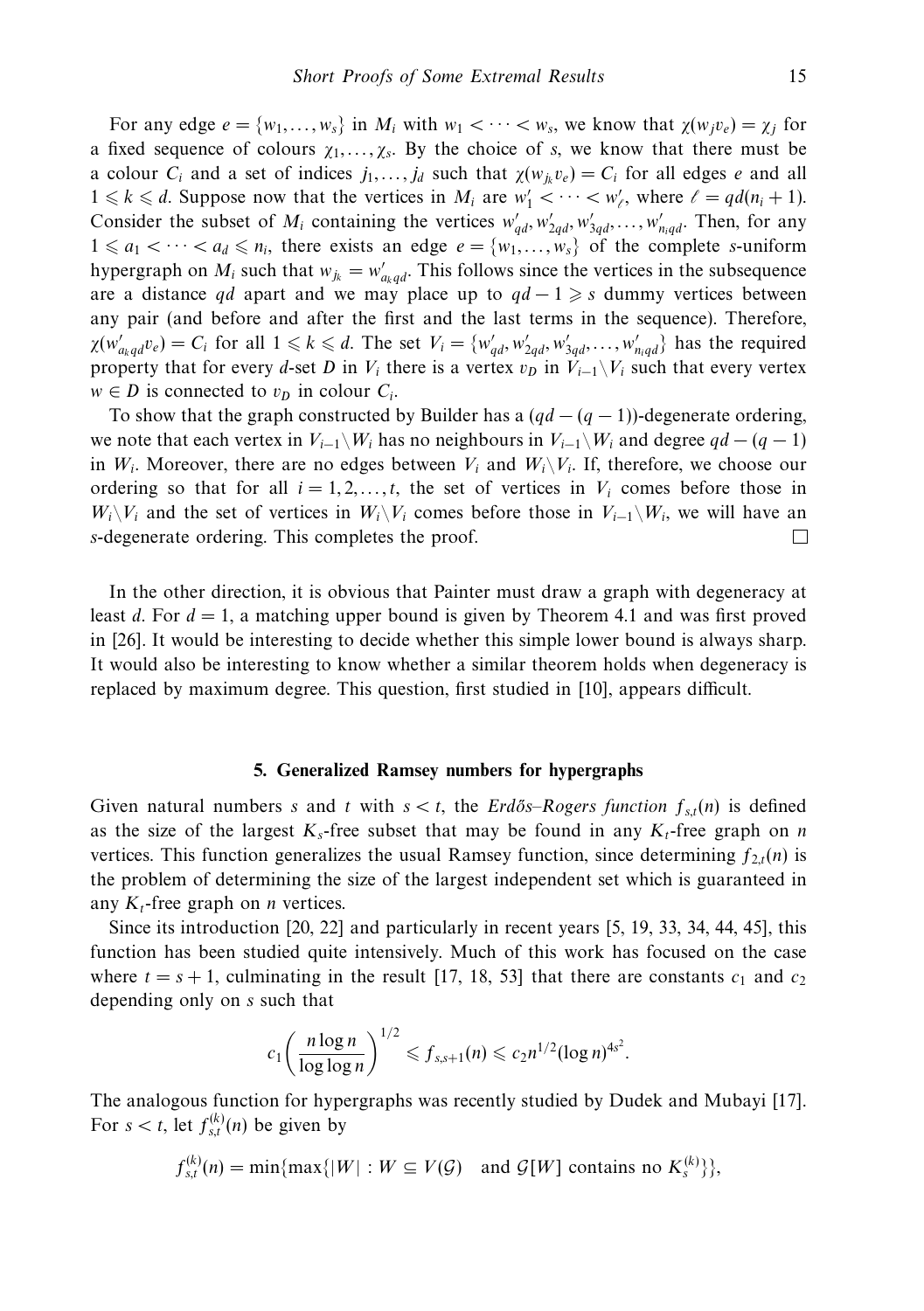where the minimum is taken over all  $K_t^{(k)}$ -free *k*-uniform hypergraphs G on *n* vertices. Dudek and Mubayi proved that, for  $k = 3$  and  $3 \le s \le t$ , this function satisfies

$$
f_{s-1,t-1}^{(2)}(\lfloor\sqrt{\log n}\rfloor) \leqslant f_{s,t}^{(3)}(n) \leqslant c_s \log n.
$$

In particular, for  $t = s + 1$ , this gives constants  $c_1$  and  $c_2$  depending only on *s* such that

$$
c_1(\log n)^{1/4}\bigg(\frac{\log\log n}{\log\log\log n}\bigg)^{1/2}\leqslant f_{s,s+1}^{(3)}(n)\leqslant c_2\log n.
$$

Here we make an improvement to the lower bound, using ideas on hypergraph Ramsey numbers developed by the authors in [16].

We will need the following lemma, due to Shearer [42], which gives an estimate for the size of the largest independent set in a sparse  $K_s$ -free graph.

**Lemma 5.1.** There exists a constant  $c_s$  such that if G is a  $K_s$ -free graph on *n* vertices with average degree at most *d* then *G* contains an independent set of size at least

$$
c_s \frac{\log d}{d \log \log d} n.
$$

*.*

The main result of this section is now as follows.

**Theorem 5.2.** For any natural number  $s \geq 3$ , there exists a constant *c* such that

$$
f_{s,s+1}^{(3)}(n) \geqslant c \left( \frac{\log n}{\log \log \log n} \right)^{1/3}
$$

**Proof.** Let G be a  $K_{s+1}^{(3)}$ -free 3-uniform hypergraph on *n* vertices. Let

$$
p = c \left( \frac{\log n}{\log \log \log n} \right)^{1/3},
$$

where  $c$  is a constant to be determined later. Our aim will be to show that  $\mathcal G$  contains a  $K_s^{(3)}$ -free subgraph of size at least *p*.

We will construct, by induction, a sequence of vertices  $v_1, v_2, \ldots, v_\ell$  and a non-empty set  $V_{\ell}$  such that, for any  $1 \leq i < j \leq \ell$ , all triples  $\{v_i, v_j, v_k\}$  with  $j < k \leq \ell$  and all triples  $\{v_i, v_j, w\}$  with  $w \in V_\ell$  are either all edges of G or all not edges of G. At each step, we consider the auxiliary graph  $G_\ell$  on vertex set  $\{v_1, \ldots, v_\ell\}$  formed by connecting  $v_i$  and *v<sub>i</sub>* with  $i < j$  if and only if all triples  $\{v_i, v_j, v_k\}$  with  $j < k \leq \ell$  and all triples  $\{v_i, v_j, w\}$ with  $w \in V_\ell$  are edges of G. We note that  $G_\ell$  must be  $K_s$ -free. Otherwise, if  $\{v_{i_1},...,v_{i_s}\}\$ are the vertices of a  $K_s$ , we may take any vertex *w* in  $V_\ell$  to form a  $K_{s+1}^{(3)}$  in  $\mathcal{G}$ , namely,  $\{v_{i_1}, \ldots, v_{i_s}, w\}.$ 

If at any point  $G_\ell$  contains a vertex *u* with at least *p* neighbours, we stop the process. Since  $G_\ell$  is  $K_s$ -free, it follows that the neighbourhood *U* of *u* in  $G_\ell$  is  $K_{s-1}$ -free. The set *U* must also be  $K_s^{(3)}$ -free in G. Indeed, suppose otherwise and that  $\{v_{i_1},...,v_{i_s}\}\$  with  $i_1 < \cdots < i_s$  is a  $K_s^{(3)}$  with vertices from *U*. Then, by the construction of  $G_\ell$ , the set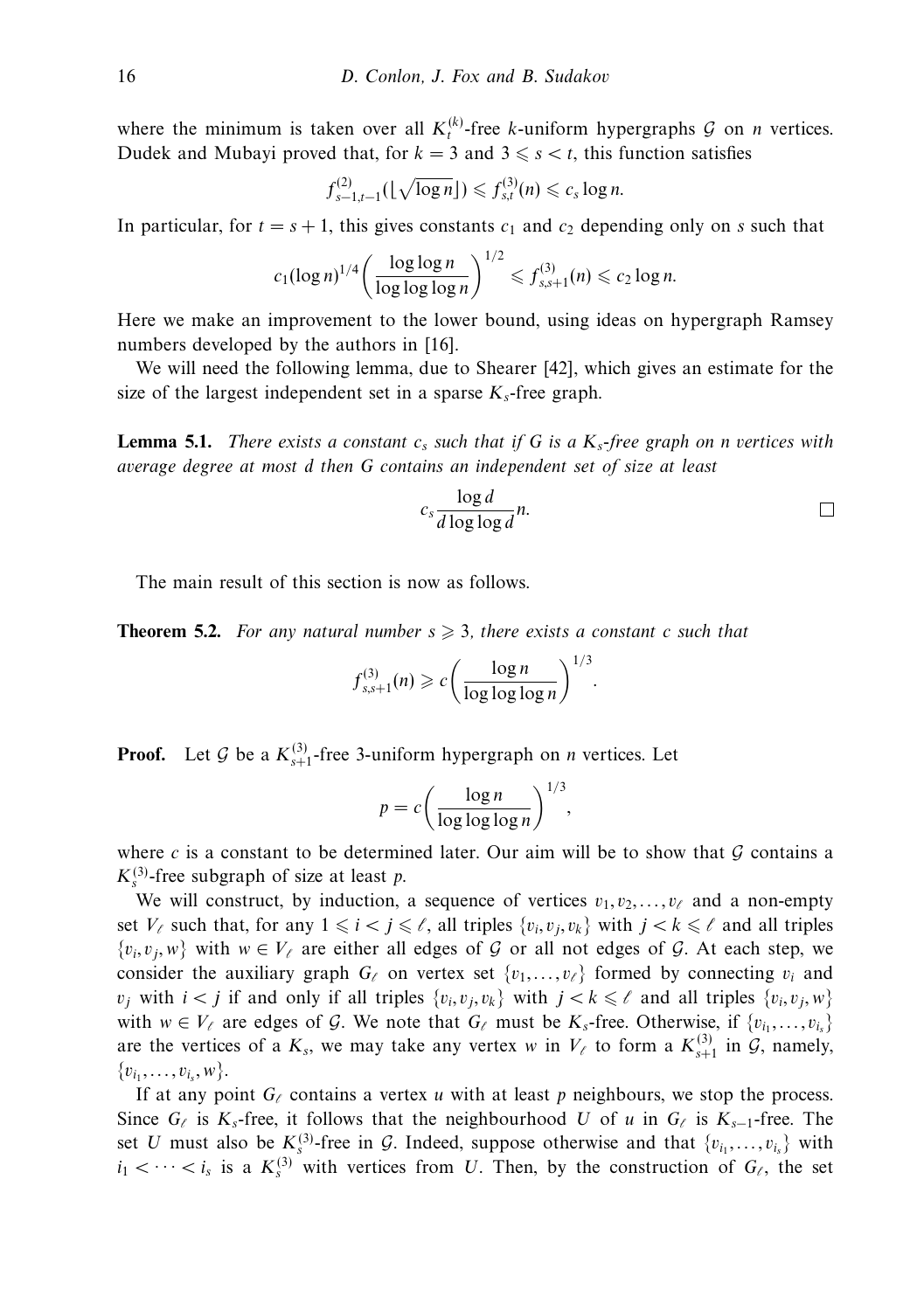${v_{i_1},...,v_{i_{s-1}}}$  must be a  $K_{s-1}$  in *U*. We may therefore assume that the maximum degree in each  $G_\ell$  is at most *p*.

To begin our induction, we fix  $v_1$  and let  $V_1 = V(G) \setminus \{v_1\}$ . Suppose now that we have constructed the sequence  $v_1, v_2, \ldots, v_\ell$  and a set  $V_\ell$  satisfying the required conditions and we wish to find a vertex  $v_{\ell+1}$  and a set  $V_{\ell+1}$ . We let  $v_{\ell+1}$  be any vertex from the set  $V_{\ell}$ . Let  $V_{\ell,0} = V_{\ell} \setminus \{v_{\ell+1}\}\)$ . We will construct a sequence of subsets  $V_{\ell,0} \supset V_{\ell,1} \supset \cdots \supset V_{\ell,\ell}$  such that all triples  $\{v_i, v_{\ell+1}, w\}$  with  $1 \le i \le j$  and  $w \in V_{\ell,j}$  are either all edges of G or all not edges of G, depending only on the value of *i*. (Note that since each  $V_{\ell, j} \subset V_{\ell}$  it follows that all triples  $\{v_i, v_j, w\}$  with  $1 \leq i < j \leq \ell$  and  $w \in V_{\ell, j}$  are either all edges of G or all not edges of  $G$ , depending only on the values of  $i$  and  $j$ .)

Suppose then that  $V_{\ell,j}$  has been constructed in an appropriate fashion. To construct  $V_{\ell,i+1}$ , we consider the neighbourhood of the vertices  $v_{i+1}$  and  $v_{\ell+1}$  in  $V_{\ell,i}$ . If this neighbourhood has size at least  $\alpha|V_{\ell,j}|$ , we let  $V_{\ell,j+1}$  be this neighbourhood. Otherwise, we let  $V_{\ell,j+1}$  be the complement of this neighbourhood in  $V_{\ell,j}$ . Note that in this case  $|V_{\ell,j+1}| \geq (1-\alpha)|V_{\ell,j}|$ . To finish the construction of  $V_{\ell+1}$ , we let  $V_{\ell+1} = V_{\ell,\ell}$ . It is easy to check that it satisfies the required conditions.

We halt the process when  $\ell = m$ . Recall that the maximum degree of  $G_m$  is at most *p*. Since  $G_m$  is also  $K_s$ -free, Lemma 5.1 implies that there is a constant  $c_s$  such that the graph contains an independent set of size at least

$$
c_s \frac{\log p}{p \log \log p} m = p,
$$

by choosing

$$
m = \frac{1}{c_s} \frac{\log \log p}{\log p} p^2.
$$

This in turn implies an independent set of size *p* in G, completing the proof provided only that  $|V_m| \ge 1$ . To verify this, note that if in  $G_i$  the vertex  $v_i$  has degree  $d_i$  then

$$
|V_i| \geqslant \alpha^{d_i} (1-\alpha)^{i-1-d_i} (|V_{i-1}|-1) \geqslant \alpha^{d_i} (1-\alpha)^{i-1-d_i} |V_{i-1}|-1.
$$

Telescoping over all  $i = 2, ..., m$ , it follows that, for  $\alpha \leq \frac{1}{2}$ ,

$$
|V_m| \geq \alpha^{\sum_{i=2}^m d_i} (1-\alpha)^{\binom{m}{2}-\sum_{i=2}^m d_i} n-m
$$
  

$$
\geq \alpha^{\frac{pm}{2}} (1-\alpha)^{\binom{m}{2}-\frac{pm}{2}} n-m.
$$

The second inequality follows by noting that  $\sum_{i=2}^{m} d_i = e(G_m) \leq \frac{pm}{2}$  and observing that the function  $\alpha^t(1-\alpha)^{\binom{m}{2}-t}$  is decreasing in *t* for  $\alpha \leq \frac{1}{2}$ . Therefore, taking  $\alpha = \frac{p}{m} \log(\frac{m}{p})$  (note that  $\alpha \leq \frac{1}{2}$  for *n* sufficiently large) and using that  $2^{-2x} \leq 1 - x$  for  $0 \leq x \leq \frac{1}{2}$ ,

$$
|V_m| \geqslant \alpha^{\frac{pm}{2}}(1-\alpha)^{\frac{m^2}{2}}n-m \geqslant (p/m)^{\frac{pm}{2}}2^{-\alpha m^2}n-m=2^{-\frac{3}{2}pm\log(m/p)}n-m.
$$

For *n* sufficiently large depending on  $c_s$ ,  $\log(m/p) \leq \log p$  and, therefore,

$$
\frac{3}{2}pm\log(m/p) \leq \frac{3}{2c_s}p^3\frac{\log\log p}{\log p}\log p = \frac{3}{2c_s}p^3\log\log p.
$$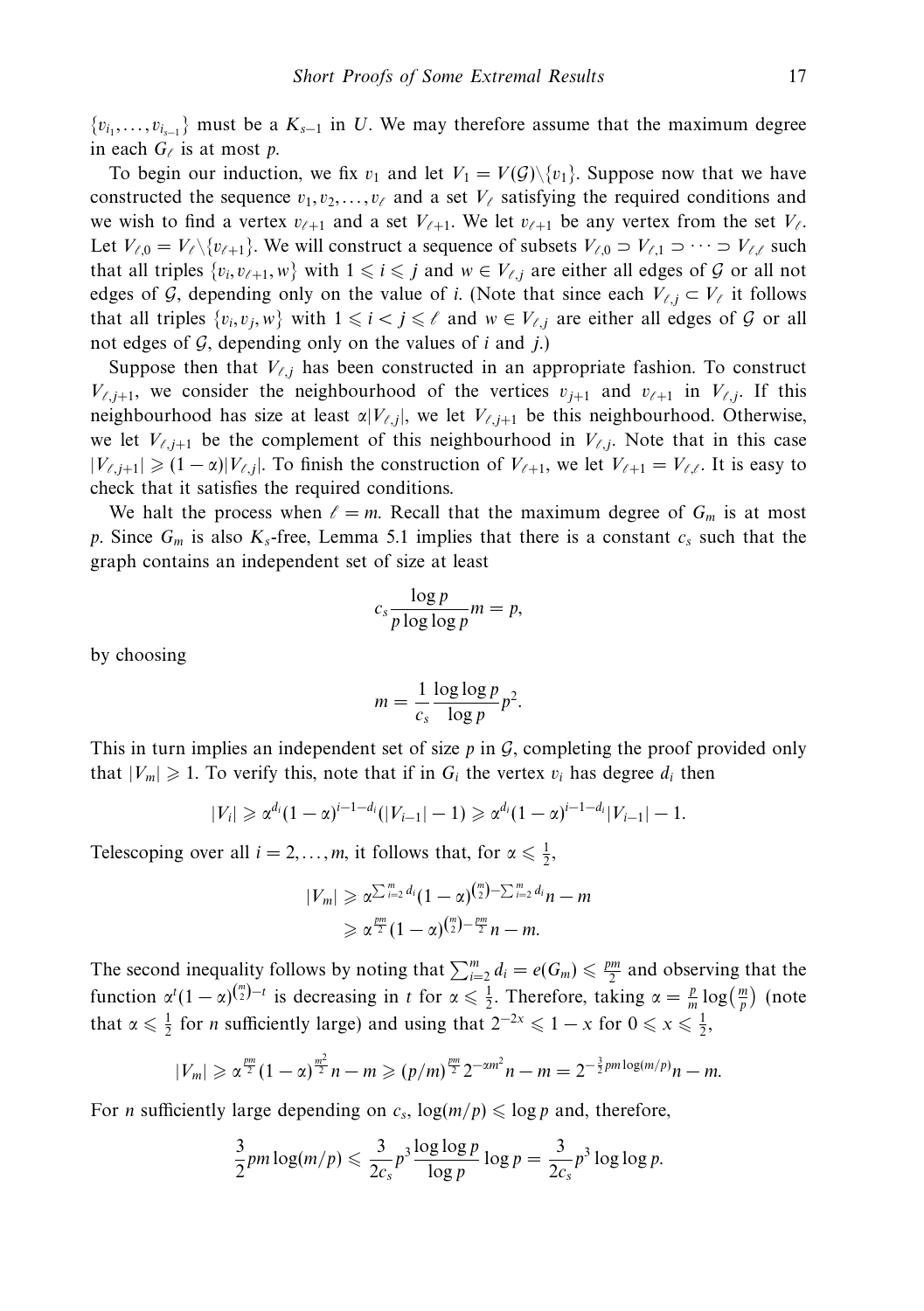Hence, since

$$
p = c \left( \frac{\log n}{\log \log \log n} \right)^{1/3},
$$

for *c* sufficiently small we have

$$
\frac{3}{2}pm\log(m/p)\leqslant\frac{1}{2}\log n.
$$

Hence

$$
|V_n| \geqslant \sqrt{n} - m \geqslant 1,
$$

completing the proof.

This result easily extends to higher uniformities to give that  $f_{s,s+1}^{(k)}(n) \geq (\log_{(k-2)} n)^{1/3-o(1)}$ . Here  $\log_{(0)} x = x$  and  $\log_{(i+1)} x = \log(\log_{(i)} x)$ . This improves an analogous result of Dudek and Mubayi [17] with a 1*/*4 in the exponent, but remains far from their upper bound  $f_{s,s+1}^{(k)}(n)$  ≤  $c_{s,k}(\log n)^{1/(k-2)}$ . It is an interesting open question to close the gap between the upper and lower bounds.

## **6. Clique partitions of very dense graphs**

A clique partition of a graph *G* is a collection of complete subgraphs of *G* that partition the edge set of *G*. The *clique partition number*  $cp(G)$  is the smallest number of cliques in a clique partition of *G*. Despite receiving considerable attention over the last 60 years, this interesting graph parameter is still not well understood.

One class of graphs for which this parameter has been studied quite extensively is when the graph *G* is the complement  $\overline{F}$  of a sparse graph *F*. Orlin [39] was the first to ask about the asymptotics of the clique partition number for the complement of a perfect matching. If *F* is a perfect matching on *n* vertices, Wallis [50] showed that  $cp(\overline{F}) = o(n^{1+\epsilon})$ for any  $\epsilon > 0$ . This was later improved by Gregory, McGuinness and Wallis [25] to  $\text{cp}(F) = O(n \log \log n)$ . Wallis [51] later showed that the same bound holds if *F* is a Hamiltonian path on *n* vertices. For any forest  $F$  on  $n$  vertices, Cavers and Verstraëte [11] proved that  $cp(\overline{F}) = O(n \log n)$ . They also conjectured that there are forests *F* on *n* vertices such that  $cp(F)$  grows superlinearly in *n*. Here we extend their proof to give the following improvement.

## **Theorem 6.1.** If *F* is a forest on *n* vertices, then  $cp(\overline{F}) = O(n \log \log n)$ .

A Steiner (*n, k*)-system is a family of *k*-element subsets of an *n*-element set such that each pair of elements appears in exactly one of the subsets. One can view a Steiner  $(n, k)$ -system as a clique partition of  $K_n$  into cliques of size k. It is an open problem to determine for which pairs (*n, k*) a Steiner (*n, k*)-system exists. Necessary conditions for the existence of a Steiner  $(n, k)$ -system are  $n \equiv 1 \mod k - 1$  and  $n(n - 1) \equiv 0 \mod k(k - 1)$ . Wilson [52] showed that for each  $k$  there exists  $n(k)$  such that the necessary conditions for

 $\Box$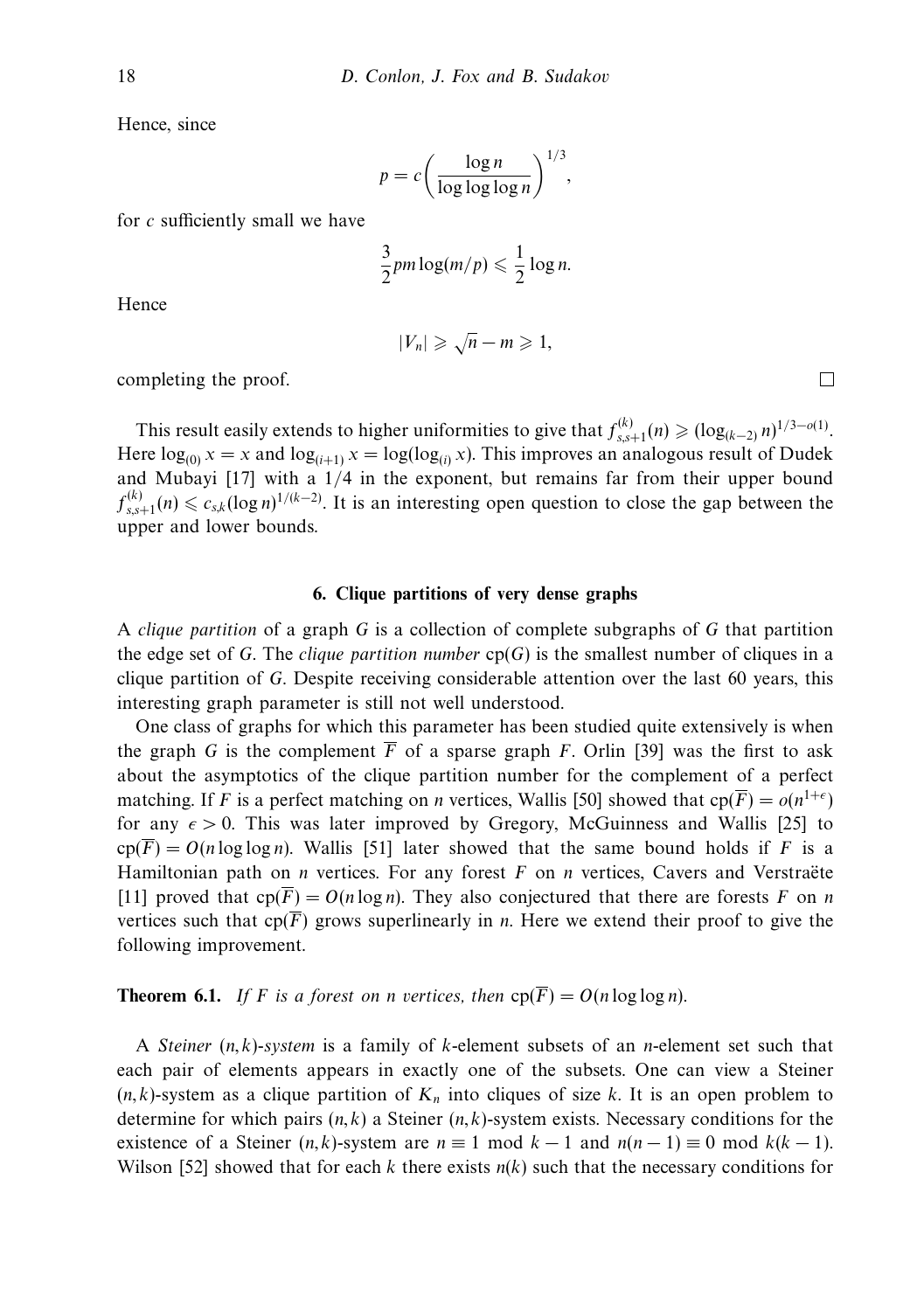the existence of a Steiner  $(n, k)$ -system are sufficient provided that  $n \ge n(k)$ . An explicit upper bound on  $n(k)$  that is triple exponential in  $k^2 \log k$  was proved by Chang [12].

For sparse graphs *F*, Cavers and Verstraëte [11] proved an upper bound on the clique partition number  $cp(\overline{F})$  that is conditional on the existence of certain Steiner systems. They prove that if *F* is a graph on *n* vertices with maximum degree  $\Delta = o(n/\log^4 n)$  and there is a Steiner (*n, k*)-system with

$$
k = \left\lfloor \left(\frac{n}{2\Delta}\right)^{1/2} \right\rfloor,
$$

then  $cp(\overline{F}) = O(n^{3/2}\Delta^{1/2} \log^2 n)$ . They also conjectured that if the maximum degree of *F* is  $o(n)$  then  $cp(\overline{F}) = o(n^2)$ . This conjecture follows from the next theorem, which gives an unconditional improvement on their bound.

**Theorem 6.2.** If *F* has *n* vertices and  $m \ge \sqrt{n}$  edges, then  $cp(\overline{F}) = O((mn)^{2/3})$ .

We have the following immediate corollary, showing that we can partition the complement of a sparse graph into a few cliques.

**Corollary 6.3.** If F has n vertices and 
$$
o(n^2)
$$
 edges, then  $cp(\overline{F}) = o(n^2)$ .

To prove Theorem 6.2, we will first prove a useful lemma saying that, for  $2 \leq k \leq n$ , we can partition the complete graph  $K_n$  into  $O(\max((n/k)^2, n))$  cliques of order at most *k*. We begin with some elementary observations. For graphs *G* and *H*, let *G* ∪ *H* denote the disjoint union of *G* and *H*.

**Lemma 6.4.** For *s*, *t*, *n* with  $s + t \le n$ , we have  $cp(K_n \setminus (K_s \cup K_t)) \ge st$ .

**Proof.** Indeed, in a clique-partition of  $K_n \setminus (K_s \cup K_t)$ , each of the *st* edges between the independent set of size *s* and the independent set of size *t* must be in different cliques.  $\Box$ 

**Lemma 6.5.** If *G* has *n* vertices and all but  $t \geq 1$  vertices of *G* have degree *n* − 1, then  $cp(G) < tn$ .

**Proof.** The clique partition of *G* consisting of the clique on the *n* − *t* vertices of degree *n* − 1 and a  $K_2$  for each remaining edge uses at most  $1 + t(n-2) < t$ n cliques. П

In order to prove our main auxiliary lemma, we need to know a little about the particular class of Steiner systems known as projective planes. A projective plane consists of a set of points and a set of lines and a relation between points and lines called incidence having the following properties.

- For any two distinct points, there is exactly one line incident to both of them,
- For any two distinct lines, there is exactly one point incident to both of them,
- There are four points such that no line is incident with more than two of them.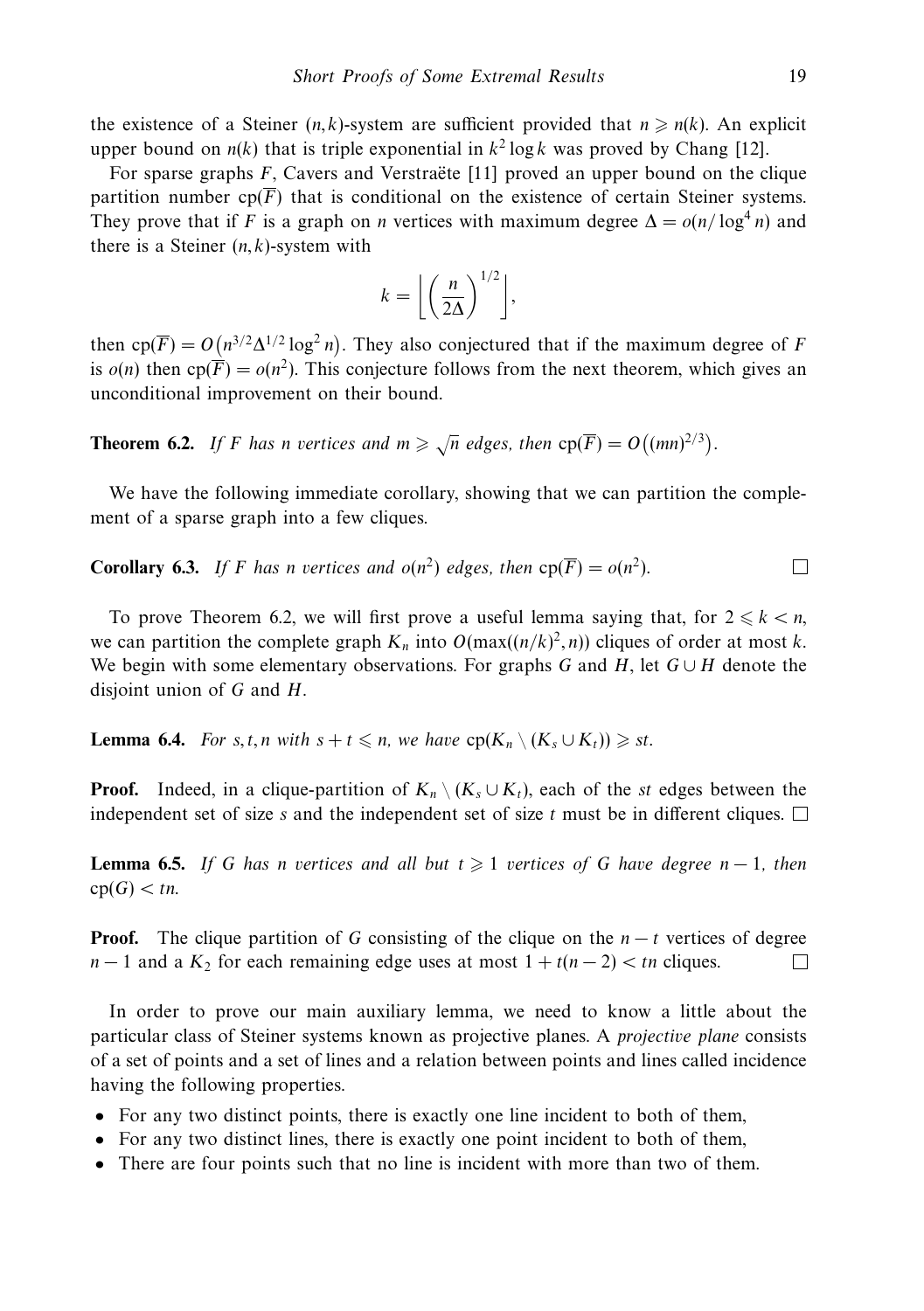The first condition says that any two points determine a line, the second condition says that any two lines intersect in one point and the last condition excludes some degenerate cases. It can be shown that a projective plane has the same number of lines as it has points. Any finite projective plane has  $q^2 + q + 1$  points for some positive integer *q* and we denote such a projective plane by  $P_q$ . Each line is incident with  $q + 1$  points and each point is incident with  $q + 1$  lines. Therefore, the lines of  $P_q$  form a Steiner  $(q^2 + q + 1, q + 1)$ -system. It is known that if *q* is a prime power then there is a projective plane on  $q^2 + q + 1$  points. It is a famous open problem to determine if there exist finite projective planes of other orders.

**Lemma 6.6.** Let  $k \geqslant 2$  and *n* be positive integers and let  $f(n, k)$  denote the minimum number of cliques each on at most *k* vertices needed to clique partition  $K_n$ . If  $n \leq k$ , trivially  $f(n, k) =$ 1. If  $n > k$ , then

$$
f(n,k) = \Theta\big(\max\big((n/k)^2, n\big)\big).
$$

**Proof.** We first prove the lower bound. The pigeonhole principle implies the lower bound  $f(n, k) \geqslant {n \choose 2} / {k \choose 2} \geqslant (n/k)^2$ , as we need to cover  ${n \choose 2}$  edges by cliques each with at most  $k_n$  (*k*)  $\geq$  (2)  $\geq$  (*k*)  $\kappa$ ), as we head to ever (2) edges by enquested with at most (<sup>k</sup>) edges. Now suppose  $\sqrt{n} \leq k$  < *n* and we have a partition of the edges of  $K_n$  into cliques each with at most *k* vertices. Let  $s \geq t$  be the sizes of the two largest cliques used in the partition, so  $t \ge 2$ . If  $s \le 2\sqrt{n}$ , then the number of cliques used is at least  $f(n, s) \geq n^2/s^2 \geq n/4$ . So suppose  $s > 2\sqrt{n}$ . By Lemma 6.4, there are at least  $(s - 1)(t - 1)$ remaining cliques in the partition (the cliques may intersect in one vertex). So suppose  $(s-1)(t-1) < n/4$ . Then  $st < n$ . Since all cliques besides the largest have at most *t* vertices, the number of cliques used is at least

$$
1 + \frac{\binom{n}{2} - \binom{s}{2}}{\binom{t}{2}} = 1 + \frac{(n-s)(n+s-1)}{t(t-1)} > 1 + \frac{(n-s)(n+s-1)}{(n/s)((n/s) - 1)} = 1 + \frac{s^2(n+s-1)}{n} \ge 1 + s^2 > n,
$$

as  $\sqrt{n} \leq s$  and  $t < n/s$ . We have thus proved that  $f(n,k) \geq \max((n/k)^2, n/4)$ .

We now turn to proving the upper bound. We will prove by induction on *n* that the bound  $f(n, k) \le \max(200(n/k)^2, 4n)$  holds. We may assume that  $k > 20$ , as otherwise we can clique partition  $K_n$  into  ${n \choose 2} \le 200(n/k)^2$  edges. We will use Bertrand's postulate that there is a prime between *x* and 2*x* for every  $x \ge 1$ . Much better estimates are known on the distribution of the primes, but this is sufficient for our purposes.

If  $k \ge 2\sqrt{n}$ , let *q* be the smallest prime such that  $q^2 + q + 1 \ge n$ . Bertrand's postulate implies that  $q^2 + q + 1 < 4n$ , and hence  $q < k$ . Consider a projective plane  $P_q$  on  $q^2 + q + 1$ points and edge-partition the complete graph on these points into cliques of size  $q + 1 \leq k$ given by the lines of  $P_q$ . There are  $q^2 + q + 1 < 4n$  such cliques and, restricting to *n* of these points, we get in this case  $f(n, k) \leq q^2 + q + 1 < 4n$ .

If  $k < 2\sqrt{n}$ , let *q* be the smallest prime which is at least  $n/k + k$ . Bertrand's postulate implies that  $q \leq 2(n/k + k) < 2(n/k + 2\sqrt{n}) < 10n/k$ . The Turan graph  $T_{n,k}$  is the complete *k*-partite graph on *n* vertices with parts of size as equal as possible. We will find a partition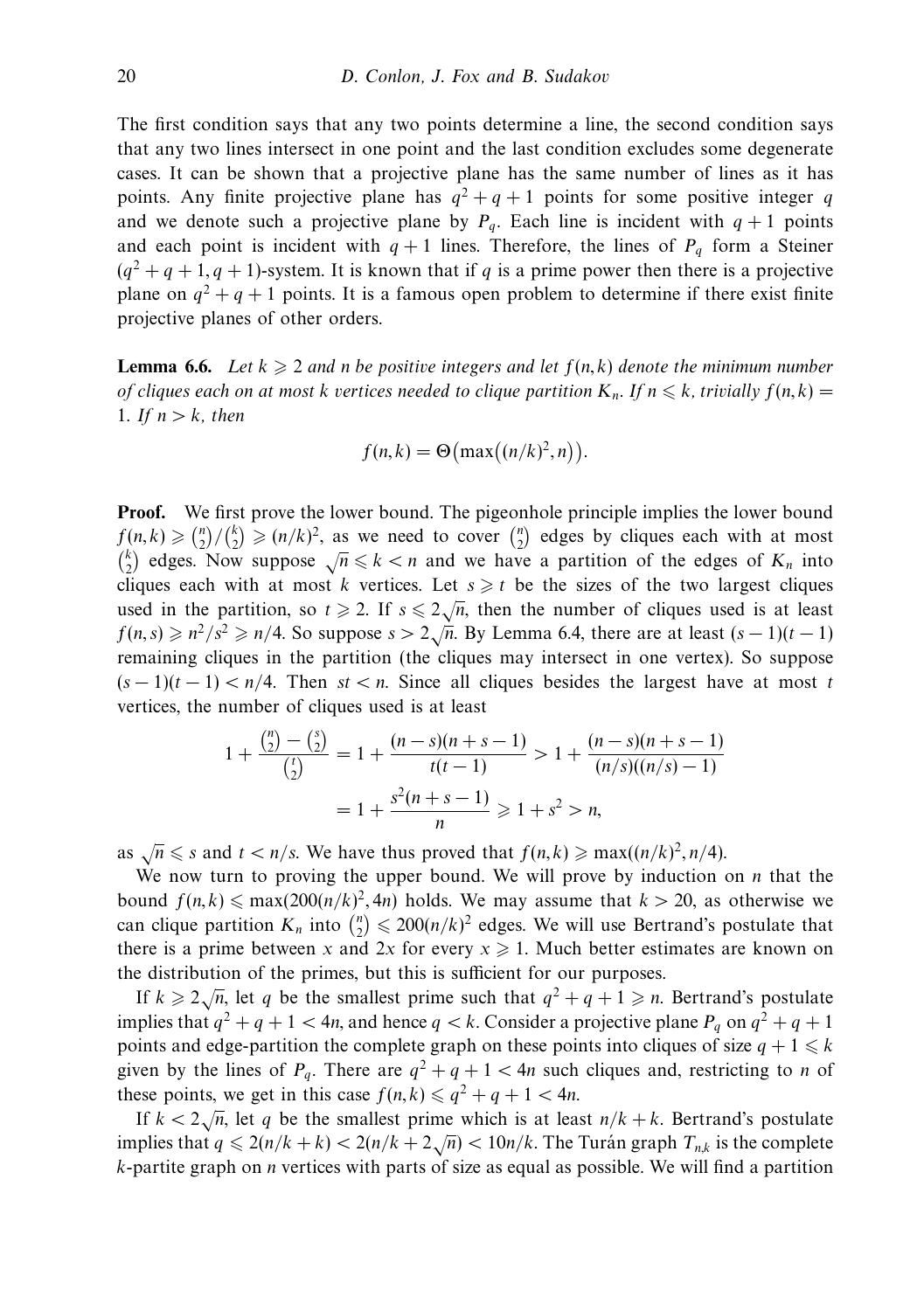of the edges of  $T_{n,k}$  into cliques of size at most *k* using at most  $q^2 + q - k + 1$  cliques. Let  $S_1, \ldots, S_k$  denote the *k* independent sets of  $T_{nk}$ . Let  $L_1, L_2, \ldots, L_k$  denote *k* lines of the projective plane  $P_q$ . View each  $S_i$  as a subset of points of the line  $L_i$  such that the points of  $S_1, \ldots, S_k$  do not include any of the intersection points of  $L_1, \ldots, L_k$ . We can do this since  $|S_i| \leq |n/k|$ ,  $|L_i| = q + 1 \geq n/k + k + 1$ , each pair of lines have one intersection point, and so each  $L_i$  has precisely  $k-1$  intersection points in total with all the other *L<sub>j</sub>*. Every pair of points in *S*<sub>1</sub> ∪ *...* ∪ *S<sub>k</sub>* other than those inside one of the *S<sub>i</sub>* is contained in exactly one of the  $q^2 + q - k + 1$  lines of  $P_q$  other than  $L_1, \ldots, L_k$ . Since each of these lines intersects  $L_i$  and hence  $S_i$  in at most one point, these  $q^2 + q - k + 1$  lines give an edge-partition of  $T_{n,k}$  into  $q^2 + q - k + 1$  cliques each with at most *k* vertices. This gives the bound

$$
f(n,k) \leq q^2 + q - k + 1 + kf(\lceil n/k \rceil, k) \leq 110(n/k)^2 + k \max(200(\lceil n/k \rceil)^2 / k^2, 4\lceil n/k \rceil)
$$
  

$$
\leq 110(n/k)^2 + 800n^2/k^3 + 8n \leq 200(n/k)^2,
$$

where we use  $20 < k < 2\sqrt{n}$  and that, for each *k*,  $f(n, k)$  is a monotonically increasing function of *n*. This latter fact follows by noting that restricting a clique partition of a clique to a subclique is a clique partition of the subclique. This completes the proof by induction on *n*. П

One can easily modify the above proof, using the prime number theorem instead of Bertrand's postulate, to show that

$$
f(n,k) = (1 + o(1))\frac{n^2}{k(k-1)}
$$

as long as  $k = o(\sqrt{n})$ .

**Proof of Theorem 6.2.** Let *F* be a graph with *n* vertices and  $m \geq \sqrt{n}$  edges and

$$
k=(n^2/m)^{1/3}\leqslant \sqrt{n}.
$$

By Lemma 6.6, we can partition the complete graph on *n* vertices into  $N = O((n/k)^2)$ cliques  $Q_1, \ldots, Q_N$ , each of order at most *k*. For each clique  $Q_i$  let  $t_i$  be the number of edges of  $F$  it contains. Each  $Q_i$  that contains no edge of  $F$  will be used in the clique partition of *F*. If  $t_i \geq 1$ , we use Lemma 6.5 to partition the induced subgraph of *F* on the vertex set of  $Q_i$  into  $2t_i|Q_i| \leq 2t_i k$  cliques. Thus, we get that  $\overline{F}$  can be partitioned into at most  $N + 2\sum_i t_i k = N + 2mk = O((mn)^{2/3})$  cliques, which completes the proof of Theorem 6.2.  $\Box$ 

Note that adding an edge to a graph can increase the clique partition number by at most 1. It follows that for any forest  $F$ , if  $T$  is a spanning tree containing  $F$  then  $\text{cp}(\overline{F}) \leq \text{cp}(\overline{T}) + n - 1$ . So, to prove Theorem 6.1, it is sufficient to prove it for trees. Let  $g(n)$  denote the maximum of cp(*T*) over all trees *T* on  $n \ge 2$  vertices. We will prove by induction that

$$
g(n) \leqslant 100n(1 + \log \log n),
$$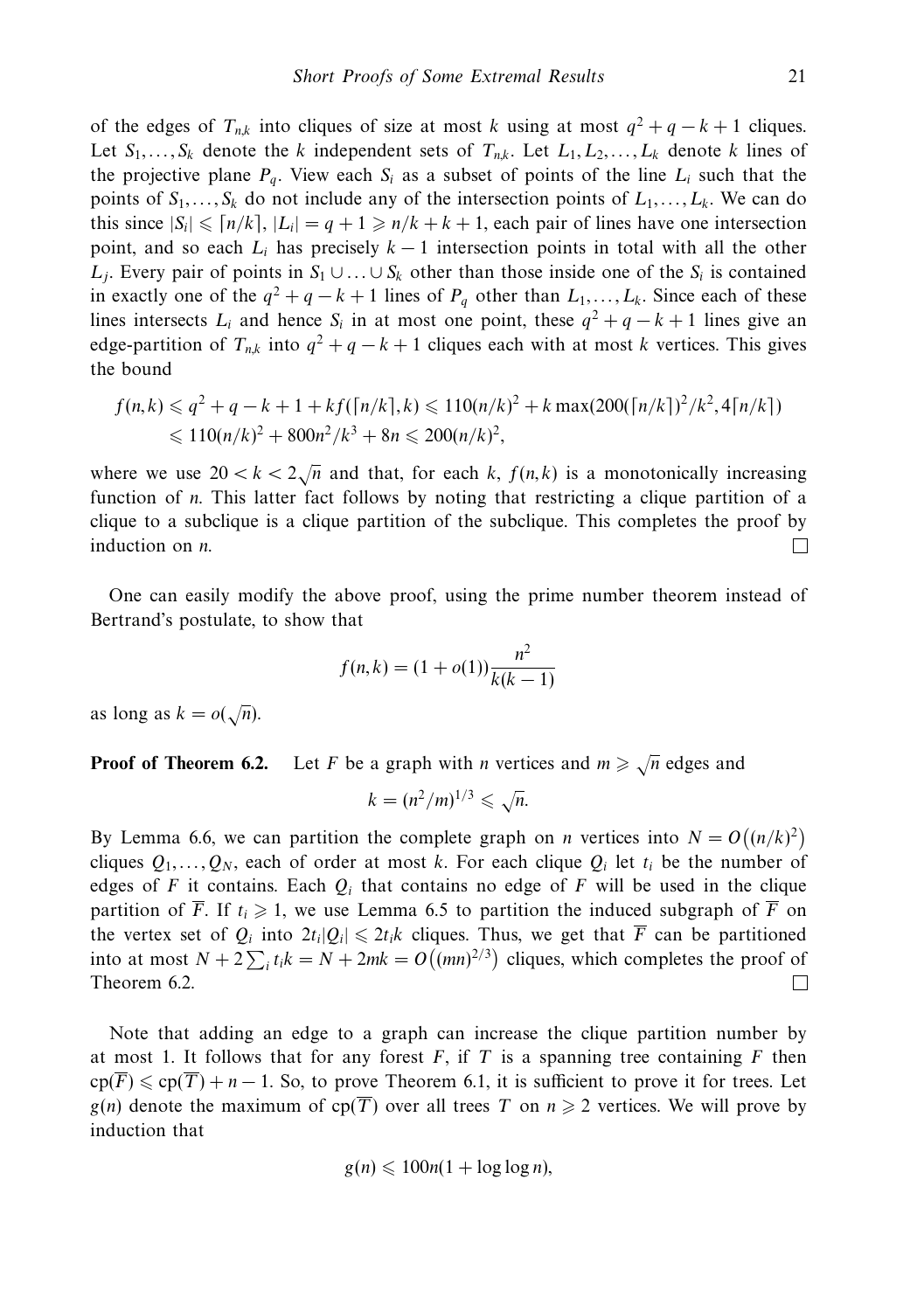which verifies Theorem 6.1. This inequality clearly holds for  $n \le 200$  as  $g(n) \le {n \choose 2} \le 100n$ in this case. So suppose  $n > 200$ .

A tree partition of a graph *G* is a collection  $\{T_1, \ldots, T_r\}$  of subtrees of *G* such that each edge of G is in exactly one tree and, for all  $i \neq j$ ,  $T_i$  and  $T_j$  share at most one vertex in common. We will use the following simple lemma from [11].

**Lemma 6.7.** Let *T* be a tree on *n* vertices and  $2 \leq k \leq n$ . Then there exists a tree partition  ${T_1,\ldots,T_r}$  of *T* into at most  $2n/k$  trees such that the number of vertices of each  $T_i$  is between *k/*3 and *k*.  $\Box$ 

**Proof of Theorem 6.1.** Let  $k = \sqrt{n}$  and apply the above lemma to find a tree partition of *T* into  $r \le 2n/k = 2\sqrt{n}$  trees, each with at most  $k = \sqrt{n}$  vertices. Order these trees {*T*<sub>1</sub>,...,*T<sub>r</sub>*} so that for *i* ≥ 2 the union of  $\bigcup_{j=1}^{i-1} V(T_j)$  is connected. Then there is exactly one vertex  $v_i$  of  $T_i$  that is contained in  $\bigcup_{j=1}^{i-1} V(T_j)$ . By Bertrand's postulate, there is a prime *q* satisfying  $3\sqrt{n} \leq q \leq 6\sqrt{n}$ . We will show that there is a one-to-one mapping of the vertices of *T* into the points of the projective plane  $P_q$  on  $q^2 + q + 1$  points such that each  $T_i$  is contained in a line  $L_i$  and no vertices of  $T$  other than those in  $T_i$  map to a point in *Li*.

Let  $L_1$  be an arbitrary line in the projective plane  $P_q$  on  $q^2 + q + 1$  vertices. Arbitrarily embed the vertices of  $T_1$  into the points of  $L_1$  with the vertex  $v_2$  identified with some point *w*<sub>2</sub>. This can be done since  $|T_1| \leq k < q + 1 = |L_1|$ . Suppose we have already embedded  $L_1, \ldots, L_{i-1}$  and let *w<sub>i</sub>* denote the image of the vertex *v<sub>i</sub>* which is in at least one line  $L_i$ with  $j < i$ . Pick an arbitrary line  $L_i$  through  $w_i$  with  $L_i \neq L_j$  for  $j < i$ . Since there are  $q + 1 > r > i - 1$  lines through each point, and, in particular, through  $w_i$ , we can indeed pick such a line  $L_i$ . Arbitrarily embed the remaining vertices  $V(T_i) \setminus \{v_i\}$  of  $T_i$  amongst the points of  $L_i$  not in any  $L_i$  with  $j < i$ . Since any two lines intersect at exactly one point,  $L_i$  has  $q + 1 - (i - 1) \geqslant q + 2 - r > k \geqslant |T_i|$  points not in any  $L_j$  with  $j < i$ . Thus we can indeed embed these remaining vertices. This demonstrates that we can find the desired mapping of the vertices of *T* into the points of *Pq*.

We next construct a clique partition of  $\overline{T}$ . For each line of the projective plane not containing an edge of *T*, we use the corresponding clique restricted to the vertices of *T*. For each line of the projective plane containing an edge of *T*, this line contains the vertices of  $T_i$  and no other vertex of  $T$ , so we use at most  $g(|T_i|)$  cliques to partition the edges of  $\overline{T_i}$ . Note that  $\sum_{i=1}^{r} |T_i| = |T| + r - 1 \le n + 2n/k - 1 < n + 2\sqrt{n}$ . Using this estimate, together with the inequalities  $|T_i| \leq \sqrt{n}$ ,  $n > 200$  and the induction hypothesis, we get

$$
g(n) \leq q^2 + q + 1 + \sum_{i=1}^r g(|T_i|) \leq 45n + 100(n + 2\sqrt{n})(1 + \log \log \sqrt{n})
$$
  
= 45n + 100(n + 2\sqrt{n})\log \log n \leq 100n(1 + \log \log n),

as required.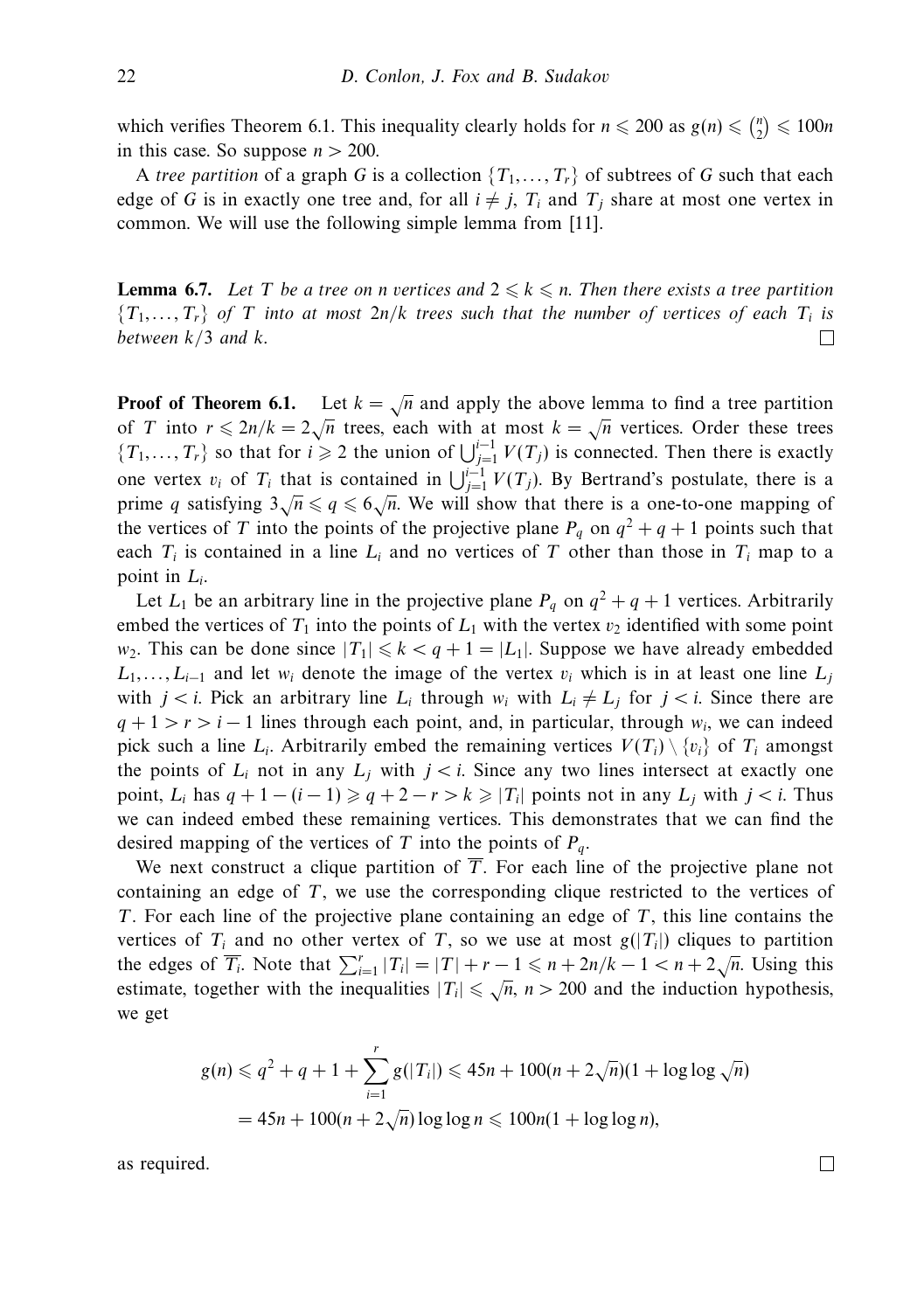#### **7. Hilbert cubes in dense sets**

A Hilbert cube or an affine cube is a set *H* ⊂ N of the form

$$
H = H(x_0, x_1, ..., x_d) = \left\{ x_0 + \sum_{i \in I} x_i : I \subseteq [d] \right\},\
$$

where  $x_0$  is a non-negative integer and  $x_1, \ldots, x_d$  are positive integers. We will always assume here that the generators  $x_1, \ldots, x_d$  are all distinct. We refer to the index *d* as the dimension.

One of the earliest results in Ramsey theory is a theorem of Hilbert [30] stating that if *n* is sufficiently large then any colouring of the set [*n*] with a fixed number of colours, say *r*, must contain a monochromatic Hilbert cube of dimension *d*. The smallest such *n* we denote by  $h(d, r)$ . The best known upper bound for this function is

$$
h(d,r)\leqslant (2r)^{2^{d-1}}.
$$

As noted in [9], a double exponential upper bound already follows from Hilbert's original argument. The result we have quoted is a slight strengthening noted by Gunderson, Rödl and Sidorenko [27] which follows from a stronger density statement.

This density version [47] states that for any natural number *d* and  $\delta > 0$  there exists an  $n_0$  such that if  $n \geq n_0$ , any subset of [*n*] containing  $\delta n$  elements contains a Hilbert cube of dimension *d*. Quantitative versions of this lemma imply that any subset of [*n*] of fixed positive density *δ* contains a Hilbert cube of dimension at least *c* log log *n*, where *c* depends only on *δ*. This in turn gives a double-exponential upper bound for the original colouring problem.

On the other hand, Hegyvári [29] gave a lower bound by proving that with high probability a random subset of [*n*] of small but fixed positive density  $\delta$  does not contain Hilbert cubes of dimension  $c\sqrt{\log n \log \log n}$ , where *c* depends only on  $\delta$ . Here we improve this result as follows.

**Theorem 7.1.** For any  $0 < \delta < 1$ , there exists  $c > 0$  such that with high probability a random subset of the set [*n*], where each element is chosen independently with probability *δ*, does not contain Hilbert cubes of dimension *c*√log *n*.

By another result of Hegyvári [29], this theorem is sharp up to the constant  $c$ . That is, with high probability, dense random subsets of [*n*] contain Hilbert cubes of dimension  $c'$   $\sqrt{\log n}$  for some *c'* depending on the density.

Let *X* be a set with elements  $1 \leq x_1 < x_2 < \cdots < x_d$  and write

$$
\Sigma(X) = \left\{ \sum_{i \in I} x_i : I \subseteq [d] \right\},\
$$

where the sum over the empty set is taken to be zero. Note that a Hilbert cube is just a translation of an appropriate Σ(*X*). The following basic estimates for |Σ(*X*)| will be useful to us. For a proof, see [28].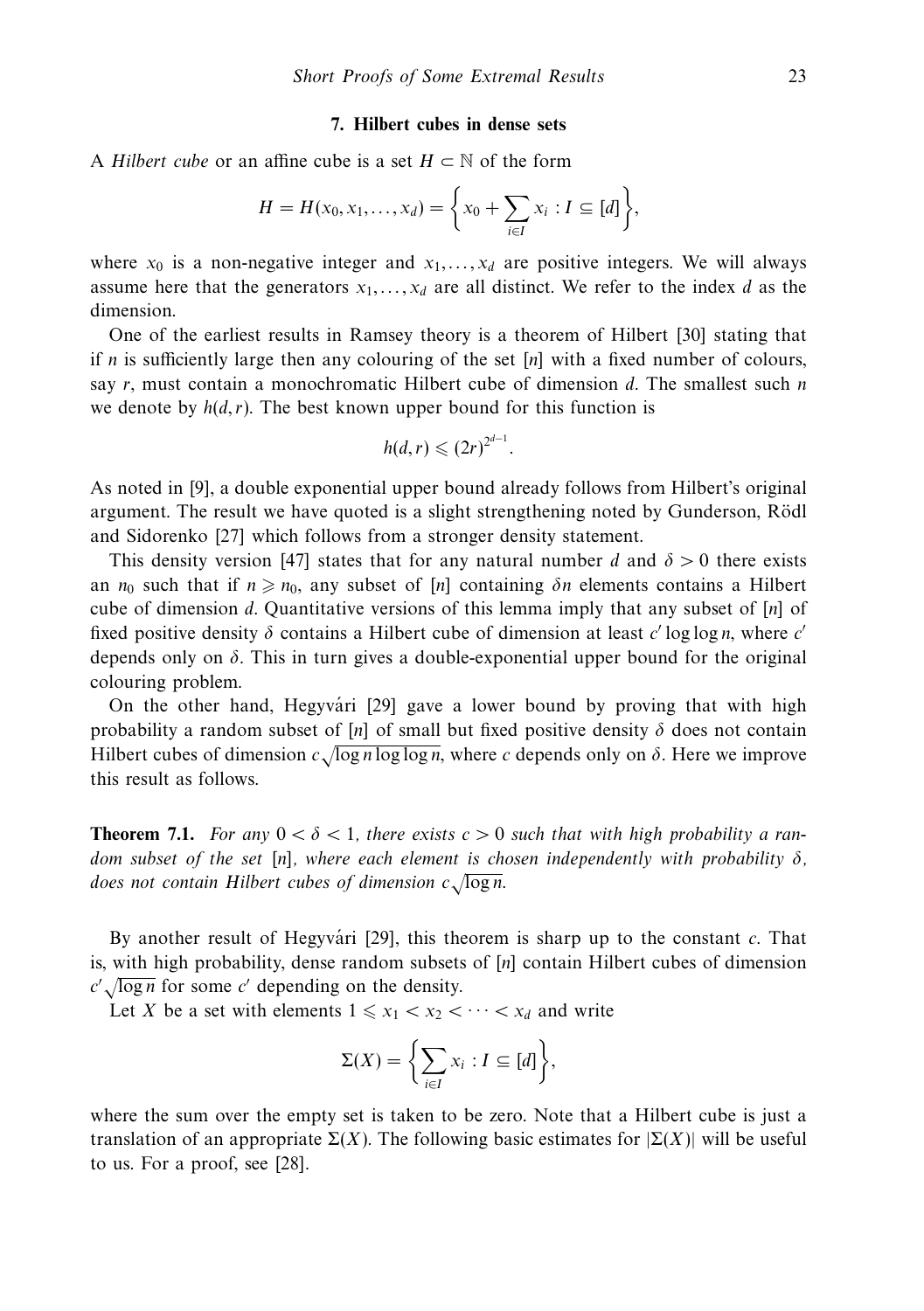**Lemma 7.2.** For any set *X* with *d* elements,

$$
\binom{d+1}{2}+1\leqslant |\Sigma(X)|\leqslant 2^d.
$$

The main new ingredient that we use is the following inverse Littlewood–Offord theorem due to Tao and Vu [48] (see also [38] and [49] for improved versions). This says that if  $|\Sigma(X)|$  is small then X must be highly structured. A generalized arithmetic progression (or GAP) is a subset  $Q$  of  $Z$  of the form

$$
Q=\{x_0+a_1x_1+\cdots+a_rx_r:1\leqslant a_i\leqslant A_i\}.
$$

We refer to *r* as the rank of the GAP *Q* and the product  $A_1 \ldots A_r$  as the volume of *Q*. Rephrased in our terms, the inverse Littlewood–Offord theorem states that if  $|\Sigma(X)|$  is small then almost all of *X* must be contained in a GAP *Q* of low rank.

**Lemma 7.3.** For every  $C > 0$  and  $0 < \epsilon < 1$ , there exist positive constants *r* and *C'* such that if *X* is a multiset with *d* elements and  $|\Sigma(X)| \le d^C$  then there is a GAP Q of dimension *r* and volume at most  $d^{C'}$  such that all but at most  $d^{1-\epsilon}$  elements of *X* are in Q.  $\Box$ 

The following lemma is the key step in our proof.

**Lemma 7.4.** For  $s \leq \log d$ , the number of *d*-sets  $X \subset [n]$  with  $|\Sigma(X)| \leq 2^s d^2$  is at most  $n^{O(s)}d^{O(d)}$ .

**Proof.** Let  $C = 3$ ,  $\epsilon = 1/2$  and let *r* and *C'* be the constants given by Lemma 7.3. If a *d*-set *X* satisfies  $|\Sigma(X)| \le 2^s d^2 \le d^3$ , then, by Lemma 7.3, it has a subset  $X' \subset X$  which lies in a GAP *Q* of dimension *r* and volume at most  $d^{C'}$  such that  $|X \setminus X'| \leq d^{1-\epsilon} = d^{1/2}$ .

The number of possible choices for *Q* is  $d^{O(1)}n^{O(1)}$  since it is of constant dimension. For each such *Q*, the number of subsets of *Q* of size at most *d* is at most  $\left(\frac{|Q|}{\le d}\right) \le |Q|^d = d^{O(d)}$ . Thus, the number of choices of  $X'$  is at most  $d^{O(d)}n^{O(1)}$ .

Let  $m = |X \setminus X'|$  and order the elements of  $X \setminus X'$  as  $x_1 < \cdots < x_m$ . Consider the nested sequence  $X_0 \subset X_1 \subset \cdots \subset X_m$  of sets where  $X_0 = X'$  and  $X_{i+1} = X_i \cup \{x_{i+1}\}\)$ , so  $X_m = X$ . If

$$
|\Sigma(X_{i+1})| < 2|\Sigma(X_i)|
$$

then  $x_{i+1}$  is in the difference set  $\Sigma(X_i) - \Sigma(X_i)$  and there are at most

$$
|\Sigma(X_i)|^2 \leqslant |\Sigma(X)|^2 \leqslant 2^{2s} d^4 \leqslant d^6
$$

such choices for  $x_{i+1}$ . Otherwise,

$$
|\Sigma(X_{i+1})|=2|\Sigma(X_i)|,
$$

and there are at most *n* choices for  $x_{i+1}$ .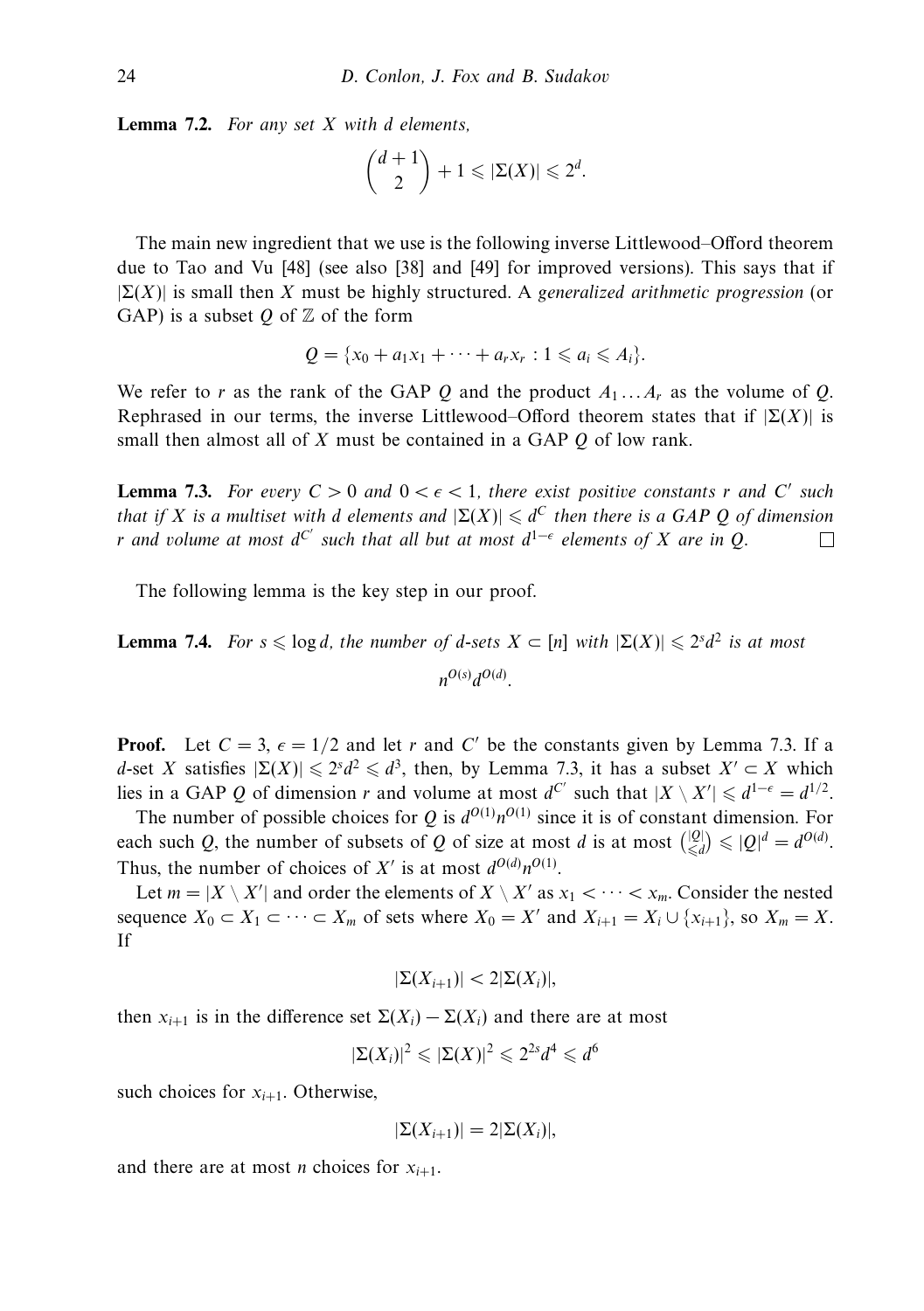Note that, by Lemma 7.2, we have

$$
|\Sigma(X')| \geq {|X'|+1 \choose 2} + 1 \geq d^2/4.
$$

Suppose there are *t* elements  $x_{i+1}$  where  $|\Sigma(X_{i+1})| = 2|\Sigma(X_i)|$ . We have  $t \leq s+2$  as

$$
|\Sigma(X_0)| = |\Sigma(X')| \ge d^2/4
$$
 and  $2^s d^2 \ge |\Sigma(X)| = |\Sigma(X_m)| \ge 2^t |\Sigma(X_0)|$ .

Thus, after selecting the at most  $s + 2$  indices *i* for which  $|\Sigma(X_{i+1})| = 2|\Sigma(X_i)|$ , we have that the number of possible *d*-sets  $X \subset [n]$  such that  $|\Sigma(X)| \leq 2^s d^2$  is at most

$$
d^{O(d)}n^{O(1)}\binom{m}{\leqslant s+2}n^{s+2}d^{6m}=d^{O(d)}n^{O(s)}.
$$

This completes the proof of the lemma.

**Proof of Theorem 7.1.** Let *A* be the random set formed by choosing each element independently with probability  $\delta$  and let *E* be the event that *A* contains a Hilbert cube of dimension  $d = c \sqrt{\log n}$ . We wish to show that the probability of the event *E* tends to zero with *n*.

Let  $m_t$  denote the number of *d*-sets  $X \subset [n]$  with  $|\Sigma(X)| = t$ . We have

$$
\mathbb{P}[E] \leq n \sum_{X} \delta^{|\Sigma(X)|}
$$
  
=  $n \sum_{t} m_t \delta^t$ ,  
=  $n \sum_{t < d^3} m_t \delta^t + n \sum_{t \geq d^3} m_t \delta^t$ .

Note that the extra factor of *n* comes from summing over all possible first coordinates  $x_0$  for the Hilbert cube. The total number of choices for *X* is at most  $n^d$  by choosing the basis elements arbitrarily. Hence, the second term is at most  $n \cdot n^d \cdot \delta^{d^3} = o(1)$ , where we use  $d = c \sqrt{\log n}$  and *c* is a sufficiently large constant depending on  $\delta$ .

We next bound the first term above. Letting  $a_s = 2^{s-3}d^2$  and

$$
n_s=\sum_{t=a_s}^{a_{s+1}-1}m_t,
$$

we use Lemma 7.4, which gives  $n_s \leq n^{O(s)} d^{O(d)}$ . Hence, using a dyadic partition of the sum, the first term is at most

$$
n\sum_{s=1}^{2+\log d} n_s \delta^{2^{s-3}d^2} \leqslant n\sum_{s=1}^{2+\log d} n^{O(s)} d^{O(d)} \delta^{2^{s-3}d^2} = o(1),
$$

where the last estimate uses  $d = c \sqrt{\log n}$  and *c* is a sufficiently large constant depending on  $\delta$  to ensure that each of the terms in the sum is  $o(n^{-2})$ .

It therefore follows that  $\mathbb{P}[E]$  tends to zero as *n* tends to infinity, completing the proof.П

 $\Box$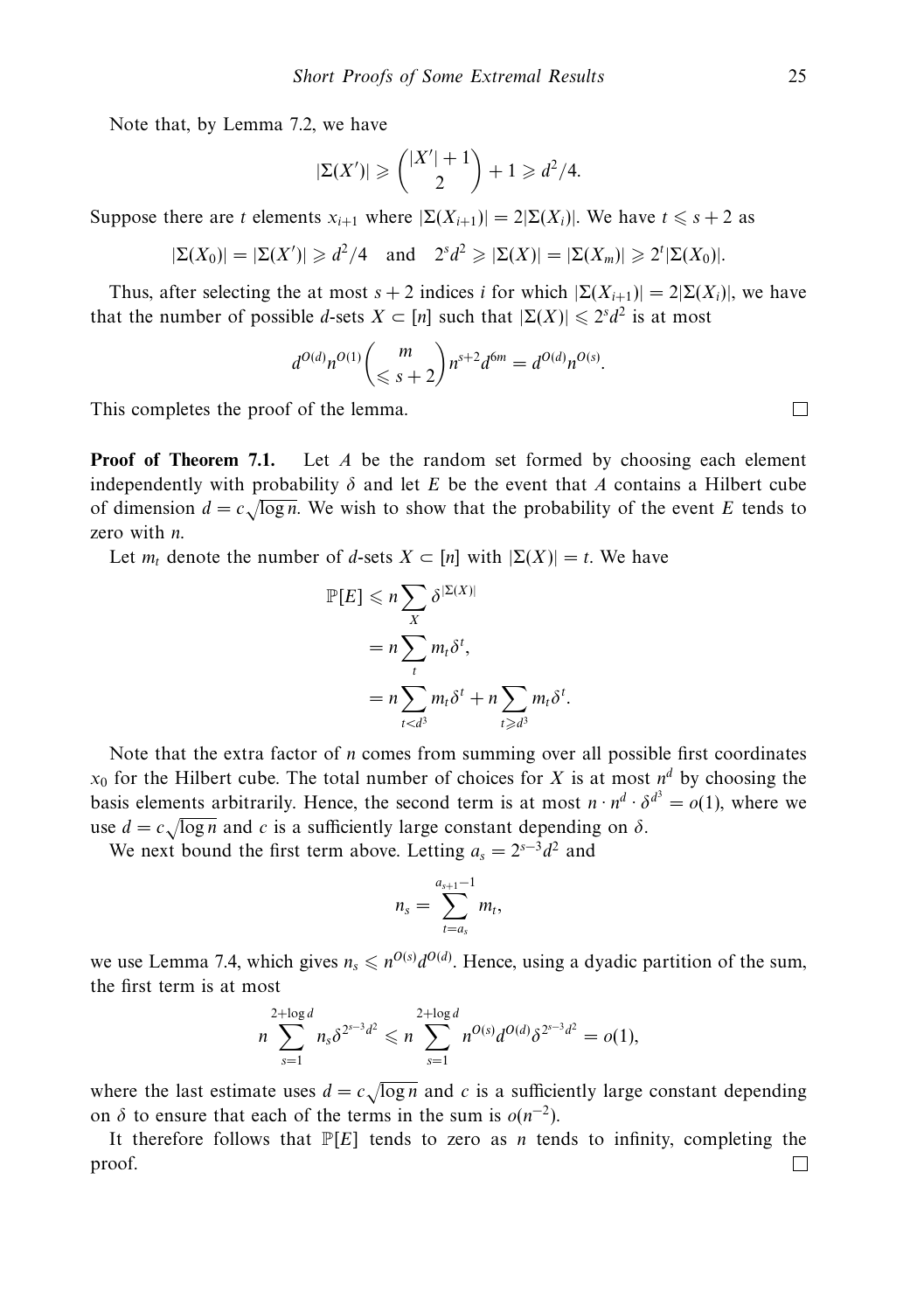By considering a random *r*-colouring of [*n*] and carefully checking the dependence of the constant factor on  $\delta$  in the above proof, we have the following corollary.

**Corollary 7.5.** There exists a constant *c* such that

$$
h(d,r) \geqslant r^{cd^2}.
$$

We will not be able to improve this further unless we can improve the bound on the van der Waerden number  $W(k, r)$ , the smallest number which guarantees a  $k$ -term AP in any *r*-colouring of  $[W(k, r)]$ . Indeed, the lower bound on  $W(k, 2)$  is exponential in *k* and, since a *d*<sup>2</sup>-term AP contains a *d*-cube,  $W(d^2, r) \ge h(d, r)$ . It seems plausible that  $W(d^2, 2)$ and hence  $h(d, 2)$  grow as exponentials in  $d^2$ .

### **References**

- [1] Akiyama, J. and Watanabe, M. (1987) Maximum induced forests of planar graphs. Graphs Combin. **3** 201–202.
- [2] Albertson, M. and Haas, R. (1998) A problem raised at the DIMACS Graph Coloring Week.
- [3] Alon, N. (2003) Problems and results in extremal combinatorics I. Discrete Math. **273** 31–53.
- [4] Alon, N. (2008) Problems and results in extremal combinatorics II. Discrete Math. **308** 4460– 4472.
- [5] Alon, N. and Krivelevich, M. (1997) Constructive bounds for a Ramsey-type problem. Graphs Combin. **13** 217–225.
- [6] Alon, N., Mubayi, D. and Thomas, R. (2001) Large induced forests in sparse graphs. J. Graph Theory **38** 113–123.
- [7] Balister, P., Lehel, J. and Schelp, R. H. (2006) Ramsey unsaturated and saturated graphs. J. Graph Theory **51** 22–32.
- [8] Beck, J. (1993) Achievement games and the probabilistic method. In Combinatorics: Paul Erdős is Eighty, Vol. 1, Bolyai Mathematical Society, pp. 51–78.
- [9] Brown, T. C., Chung, F. R. K., Erdős, P. and Graham, R. L. (1985) Quantitative forms of a theorem of Hilbert. J. Combin. Theory Ser. A **38** 210–216.
- [10] Butterfield, J., Grauman, T., Kinnersley, W. B., Milans, K. G., Stocker, C. and West, D. B. (2011) On-line Ramsey theory for bounded degree graphs. Electron. J. Combin. **18** #136.
- [11] Cavers, M. and Verstraëte, J. (2008) Clique partitions of complements of forests and bounded degree graphs. Discrete Math. **308** 2011–2017.
- [12] Chang, Y. (1996) A bound for Wilson's theorem III. J. Combin. Des. **4** 83–93.
- [13] Conlon, D. (2009) Hypergraph packing and sparse bipartite Ramsey numbers. Combin. Probab. Comput. **18** 913–923.
- [14] Conlon, D. (2009/10) On-line Ramsey numbers. SIAM J. Discrete Math. **23** 1954–1963.
- [15] Conlon, D. (2013) The Ramsey number of dense graphs. Bull. London Math. Soc. **45** 483–496.
- [16] Conlon, D., Fox, J. and Sudakov, B. (2010) Hypergraph Ramsey numbers. J. Amer. Math. Soc. **23** 247–266.
- [17] Dudek, A. and Mubayi, D. On generalized Ramsey numbers for 3-uniform hypergraphs. J. Graph Theory. Preprint.
- [18] Dudek, A., Retter, T. and Rödl, V. On generalized Ramsey numbers of Erdős and Rogers. Preprint.
- [19] Dudek, A. and Rödl, V. (2011) On  $K_s$ -free subgraphs in  $K_{s+k}$ -free graphs and vertex Folkman numbers. Combinatorica **31** 39–53.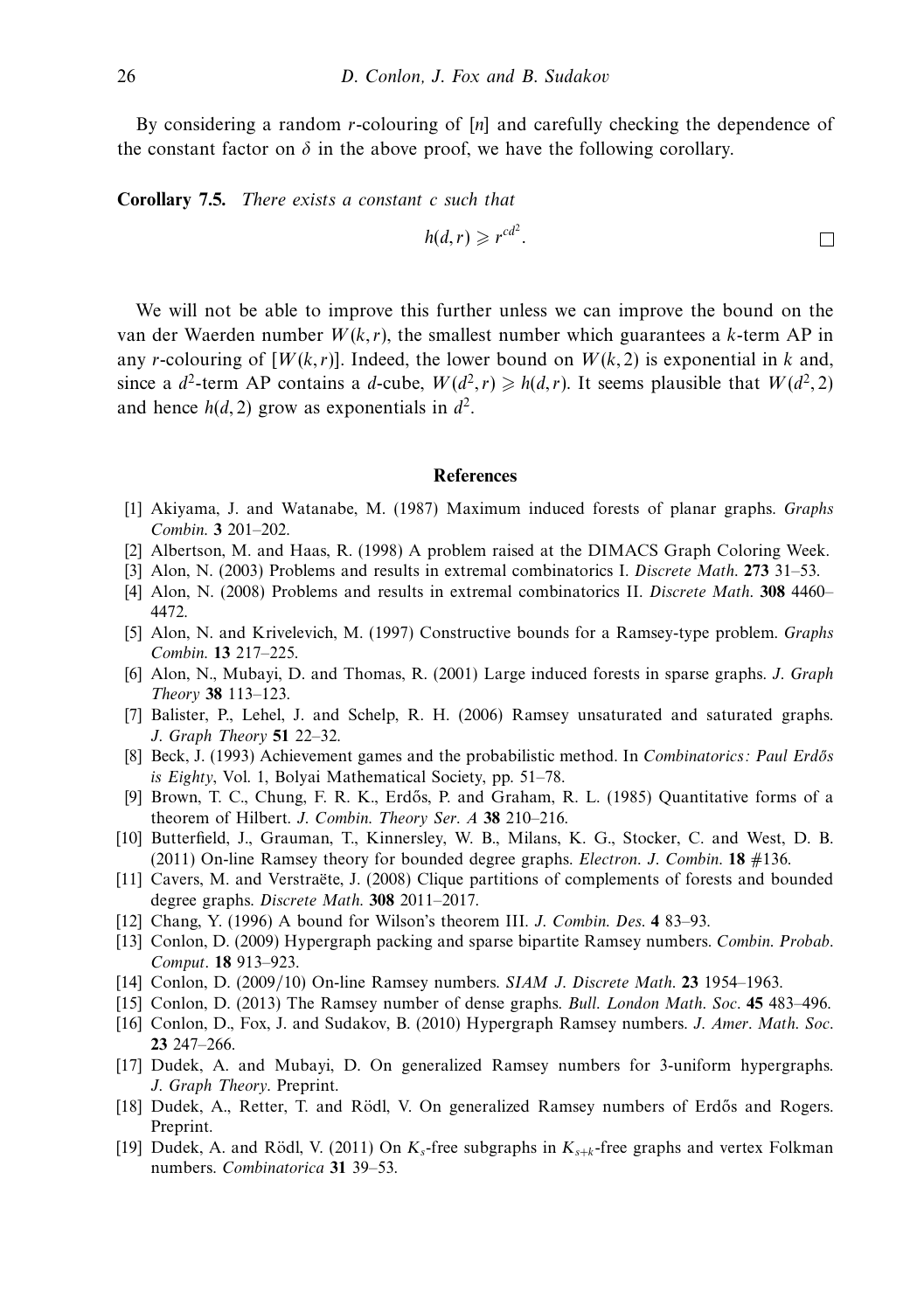- [20] Erdős, P. and Gallai, T. (1961) On the minimal number of vertices representing the edges of a graph. Publ. Math. Inst. Hungar. Acad. Sci. **6** 181–202.
- [21] Erdős, P. and Rado, R. (1952) Combinatorial theorems on classifications of subsets of a given set. Proc. London Math. Soc. **3** 417–439.
- [22] Erd˝os, P. and Rogers, C. A. (1962) The construction of certain graphs. Canad. J. Math. **14** 702–707.
- [23] Fox, J. and Sudakov, B. (2009) Density theorems for bipartite graphs and related Ramsey-type results. Combinatorica **29** 153–196.
- [24] Friedgut, E., Kohayakawa, Y., Rödl, V., Ruciński, A. and Tetali, P. (2003) Ramsey games against a one-armed bandit. Combin. Probab. Comput. **12** 515–545.
- [25] Gregory, D. A., McGuinness, S. and Wallis, W. (1986) Clique partitions of the cocktail party graph. Discrete Math. **59** 267–273.
- [26] Grytczuk, J. A., Haluszczak, M. and Kierstead, H. A. (2004) On-line Ramsey theory. Electron. J. Combin. **11** #57.
- [27] Gunderson, D. S., Rödl, V. and Sidorenko, A. (1999) Extremal problems for sets forming Boolean algebras and complete partite hypergraphs. J. Combin. Theory Ser. A **88** 342–367.
- [28] Hegyvári, N. (1996) On representation problems in the additive number theory. Acta Math. Hungar. **72** 35–44.
- [29] Hegyvári, N. (1999) On the dimension of the Hilbert cubes. J. Number Theory 77 326–330.
- [30] Hilbert, D. (1892) Über die Irreduzibilität ganzer rationaler Funktionen mit ganzzahligen Koeffizienten. J. Reine Angew. Math. **110** 104–129.
- [31] Kierstead, H. A. and Konjevod, G. (2009) Coloring number and on-line Ramsey theory for graphs and hypergraphs. Combinatorica **29** 49–64.
- [32] Kowalik, L, Lužar, B. and Škrekovski, R. (2010) An improved bound on the largest induced forests for triangle-free planar graphs. Discrete Math. Theor. Comput. Sci. **12** 87–100.
- [33] Krivelevich, M. (1994) *K<sup>s</sup>* -free graphs without large *K<sup>r</sup>* -free subgraphs. Combin. Probab. Comput. **3** 349–354.
- [34] Krivelevich, M. (1995) Bounding Ramsey numbers through large deviation inequalities. Random Struct. Alg. **7** 145–155.
- [35] Kurek, A. and Ruciński, A. (2005) Two variants of the size Ramsey number. Discuss. Math. Graph Theory **25** 141–149.
- [36] Marciniszyn, M., Spöhel, R. and Steger, A. (2009) Online Ramsey games in random graphs. Combin. Probab. Comput. **18** 271–300.
- [37] Marciniszyn, M., Spöhel, R. and Steger, A. (2009) Upper bounds for online Ramsey games in random graphs. Combin. Probab. Comput. **18** 259–270.
- [38] Nguyen, H. and Vu, V. (2011) Optimal inverse Littlewood–Offord theorems. Adv. Math. **226** 5298–5319.
- [39] Orlin, J. (1977) Contentment in graph theory. Indag. Math. **39** 406–424.
- [40] Ramsey, F. P. (1930) On a problem of formal logic. Proc. London Math. Soc. Ser. 2 **30** 264–286.
- [41] Salavatipour, M. R. (2006) Large induced forests in triangle-free planar graphs. Graphs Combin. **22** 113–126.
- [42] Shearer, J. B. (1995) On the independence number of sparse graphs. Random Struct. Alg. **7** 269–271.
- [43] Skokan, J. and Stein, M. Cycles are strongly Ramsey-unsaturated. Combin. Probab. Comput., to appear.
- [44] Sudakov, B. (2005) A new lower bound for a Ramsey-type problem. Combinatorica **25** 487–498.
- [45] Sudakov, B. (2005) Large *Kr*-free subgraphs in *Ks*-free graphs and some other Ramsey-type problems. Random Struct. Alg. **26** 253–265.
- [46] Sudakov, B. (2011) A conjecture of Erd˝os on graph Ramsey numbers. Adv. Math. **227** 601–609.
- [47] Szemerédi, E. (1969) On sets of integers containing no four elements in arithmetic progression. Acta Math. Acad. Sci. Hungar. **20** 199–245.